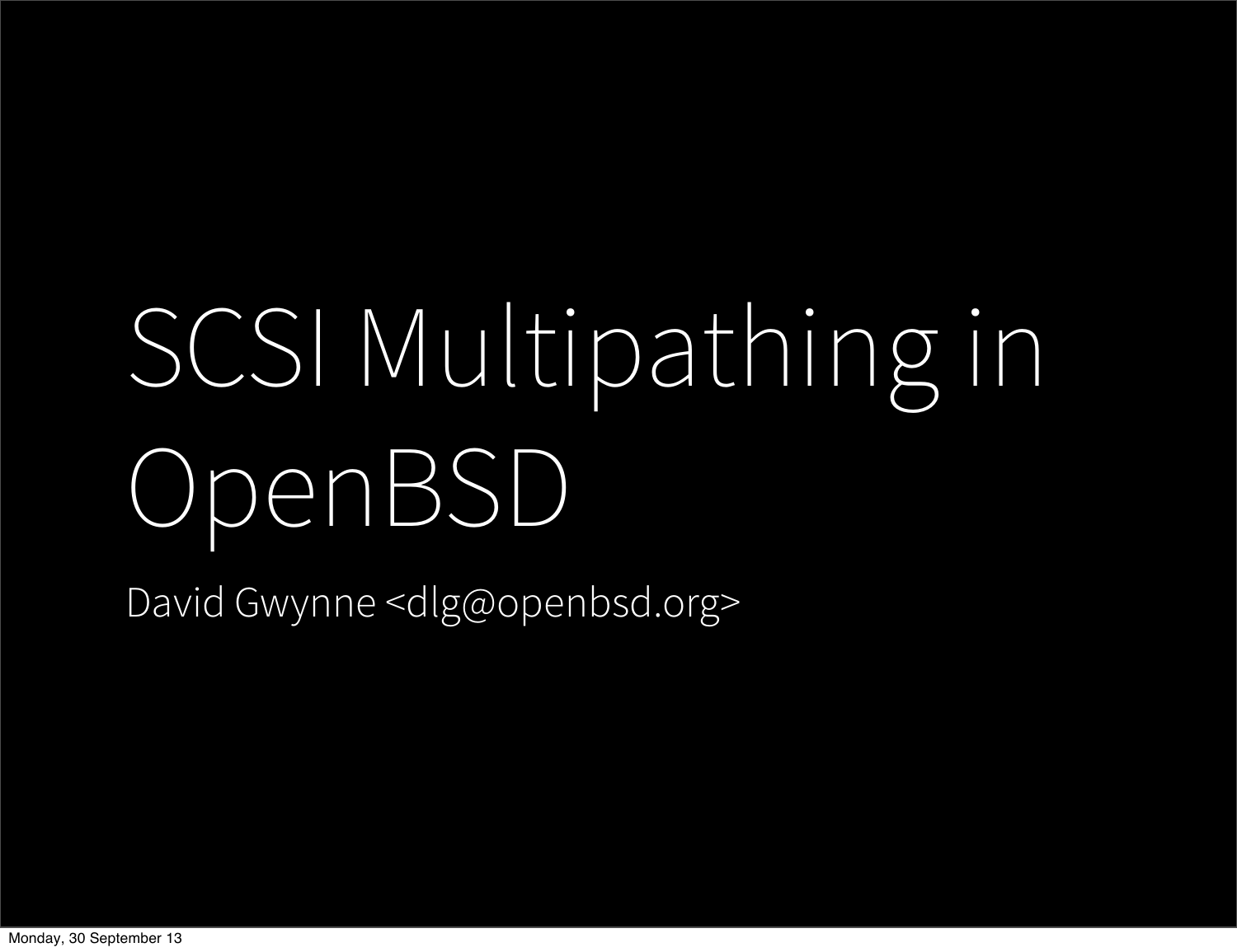#### Introduction

- who am I?
- what's the problem?
- what was the problem in OpenBSD?
- who has already solved it and how?
- how did I solve it?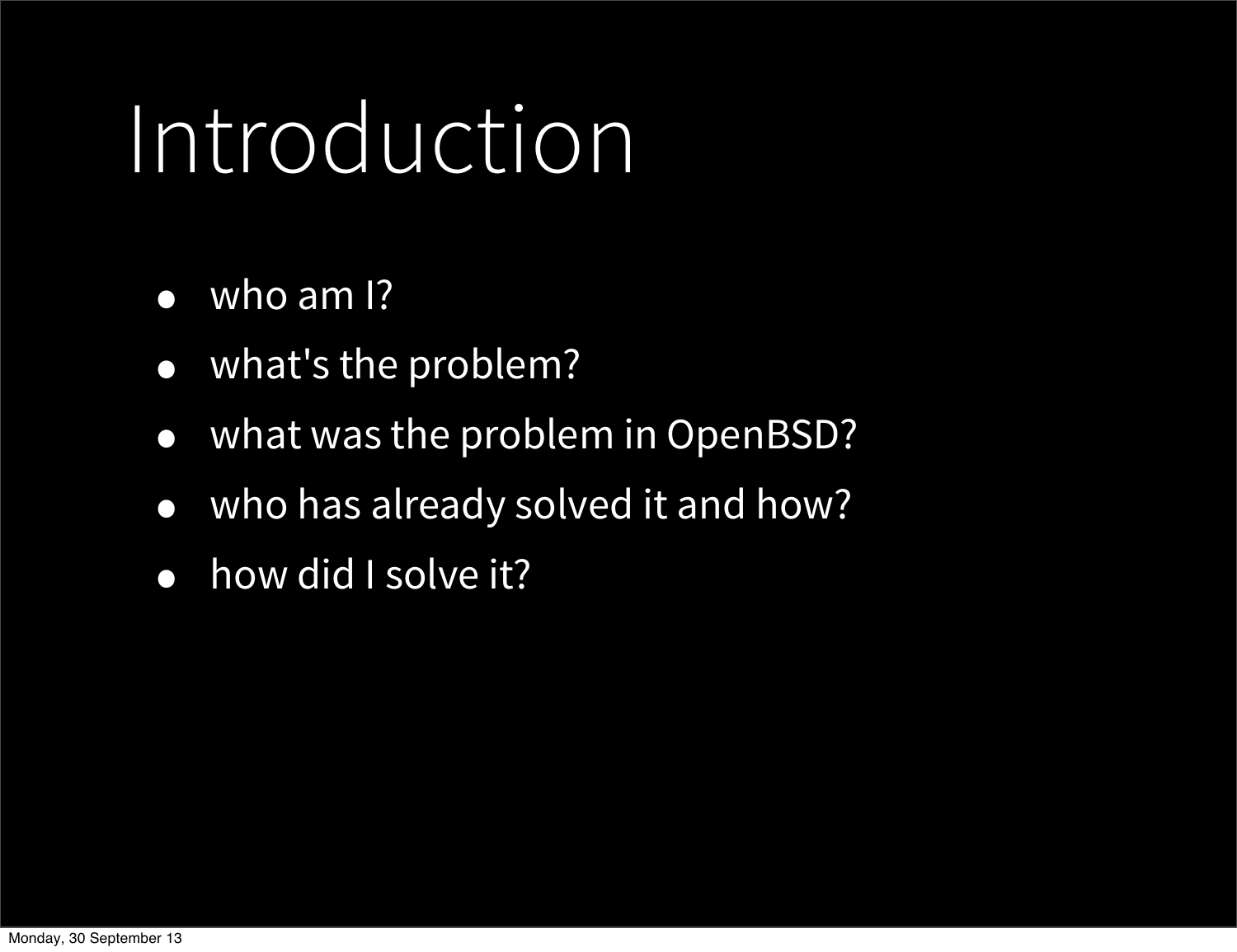#### Who am I?

- Infrastructure Architect in the Faculty of Engineering, Architecture and Information Technology at The University of Queensland in Australia
	- tl;dr: I'm dlg@uq.edu.au in EAIT at UQ
- a core developer<sup>^</sup>W^Wrecent slacker in OpenBSD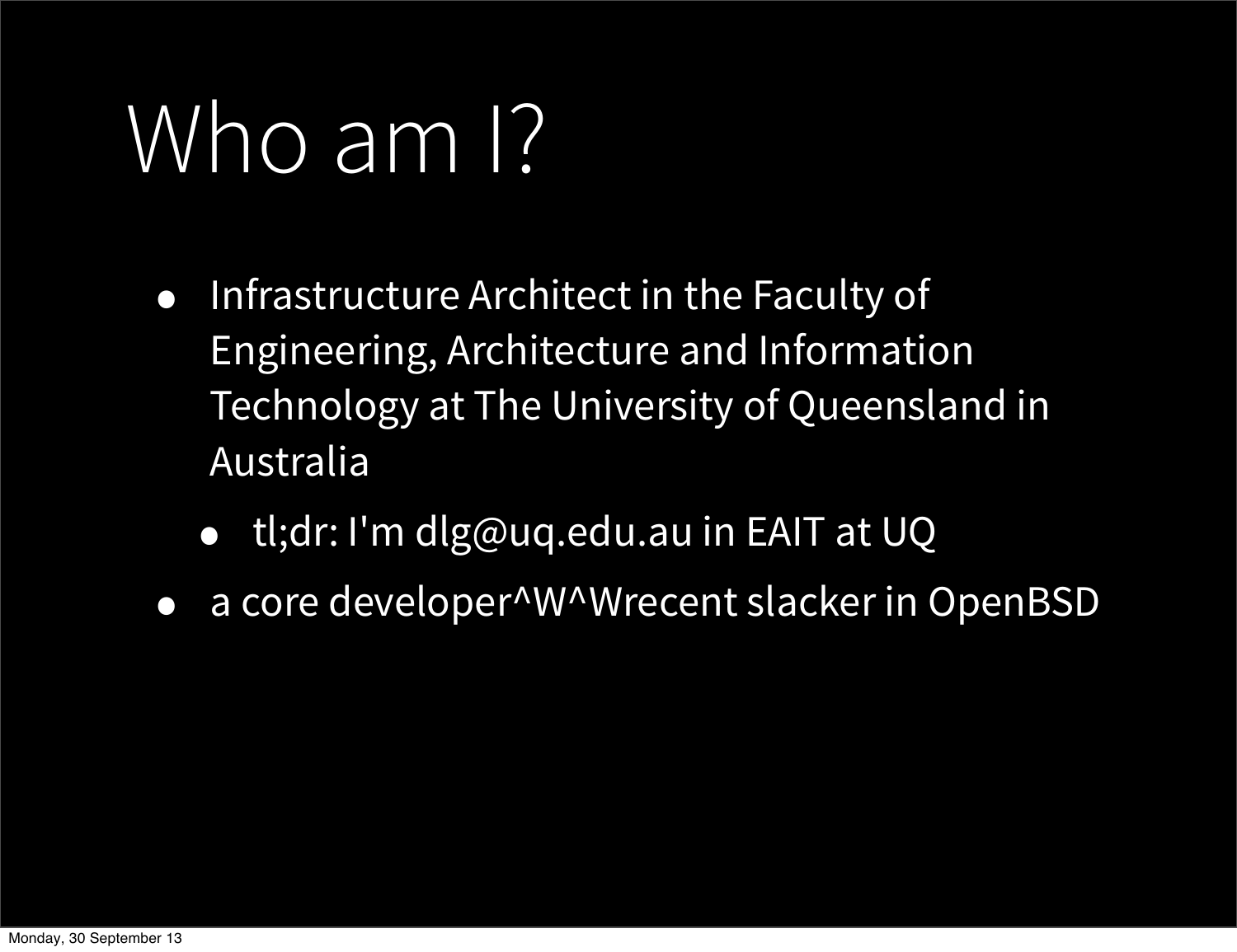• we all have something like this:

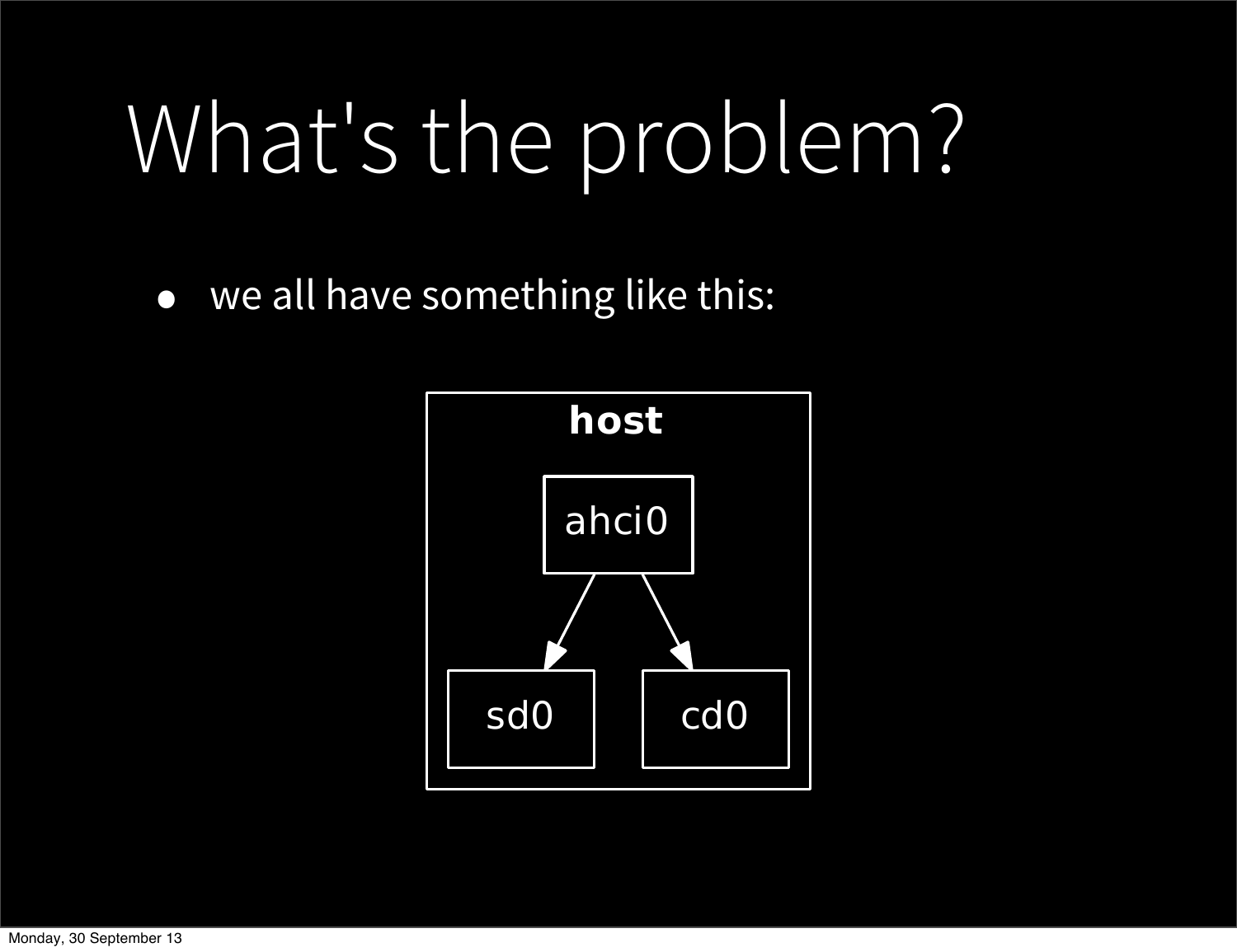• ... or if we're lucky something like this:

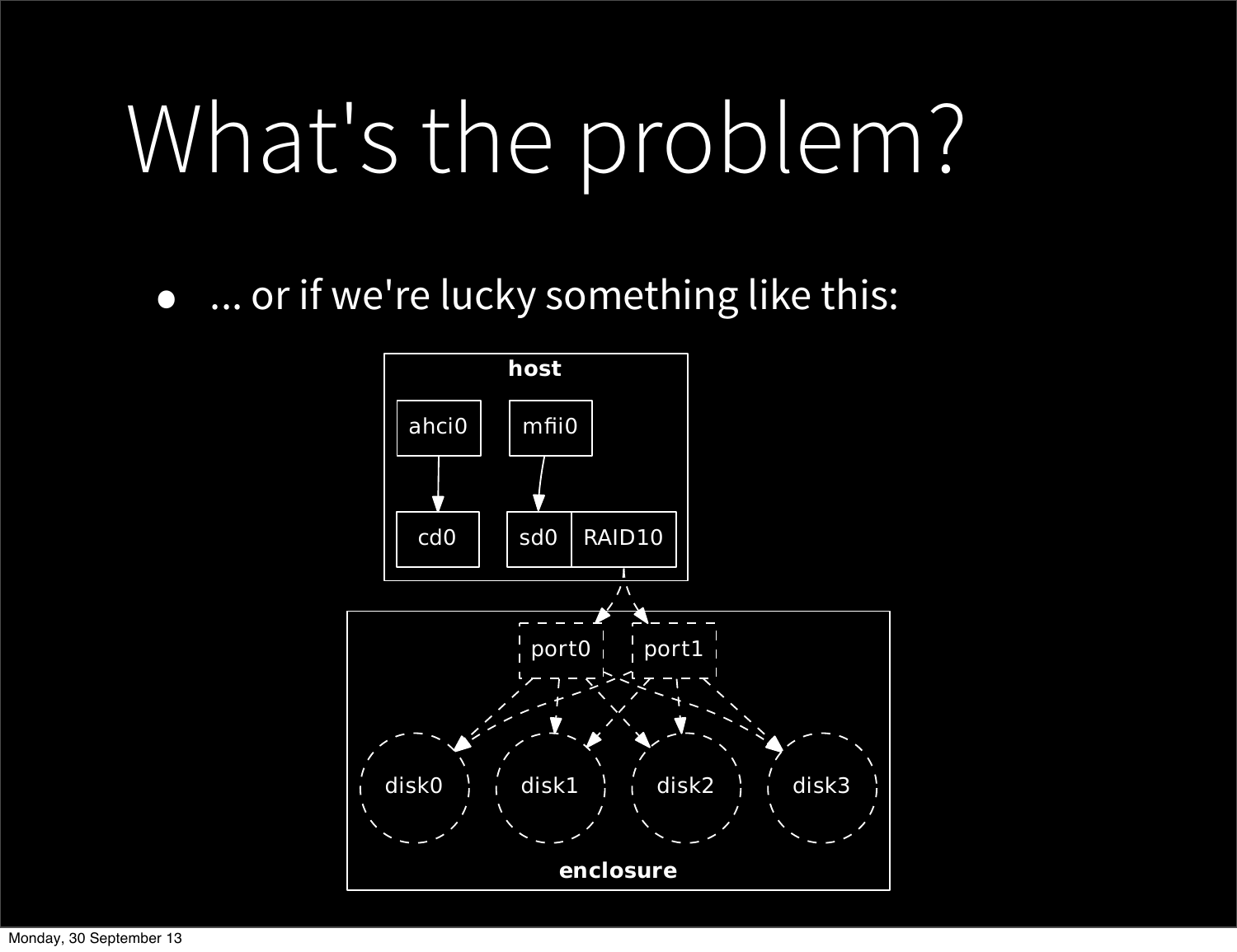- in both those cases the hosts have adapters that wired straight to to SCSI devices
	- the RAID controller hides the physical complexity
	- the SCSI you see is only visible on one adapter
- but what if we replaced that mfii (hardware RAID) with an mpii (vanilla SAS adapter)?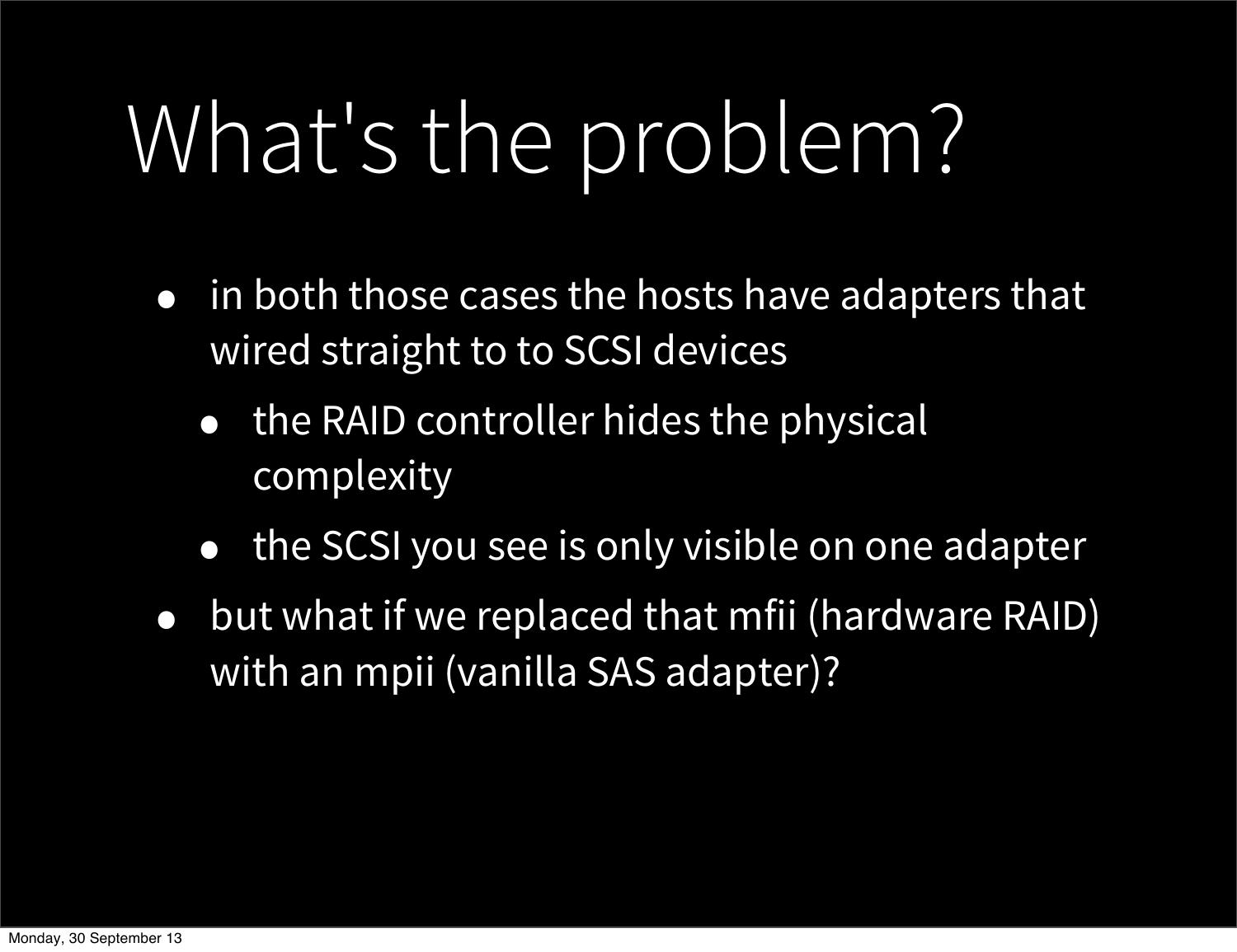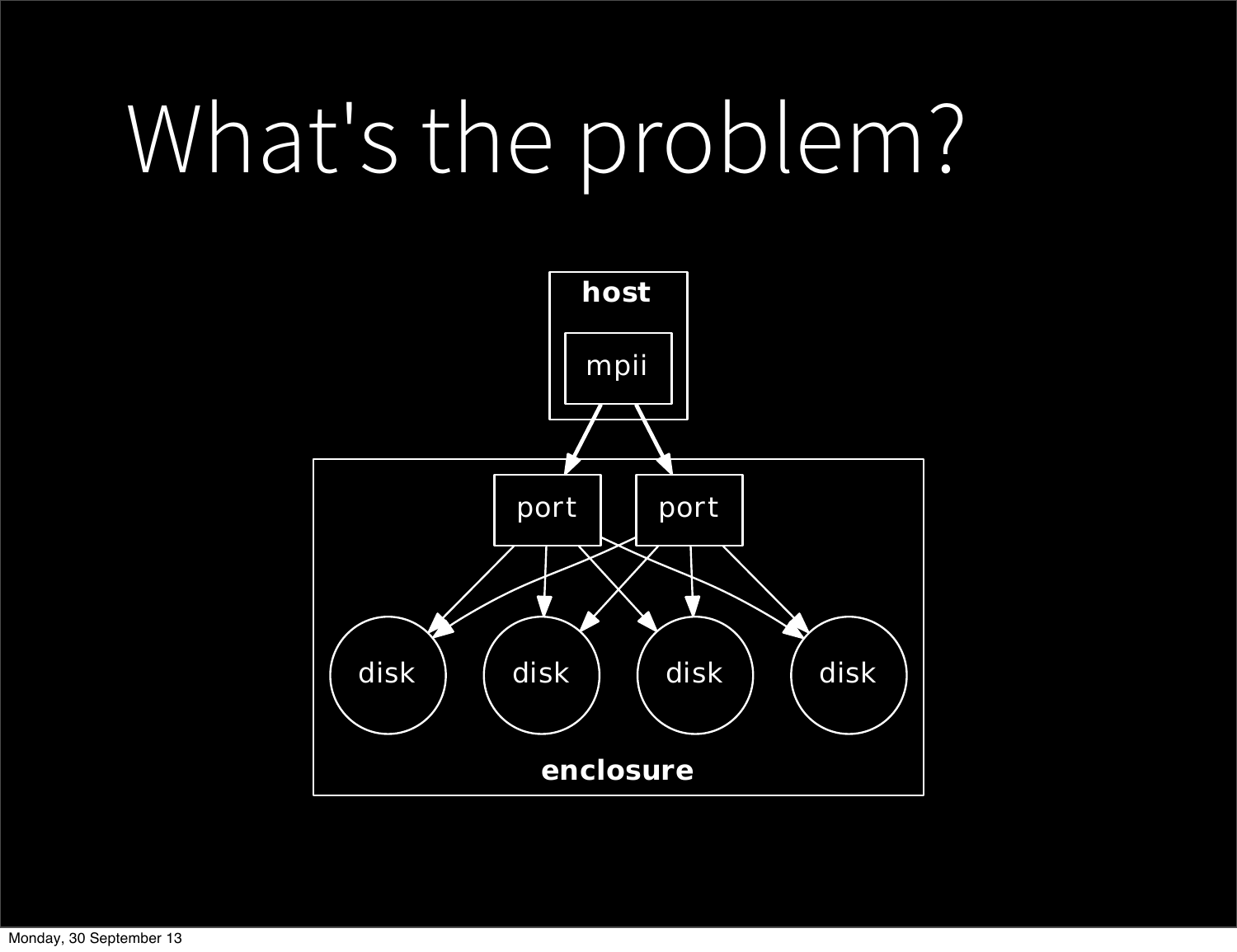- now we see each disk twice
	- a single physical disk will attach as two separate sd(4) instances in OpenBSD
	- once per path
	- that is the problem
- so what does that mean?
- and what can we do with or about it?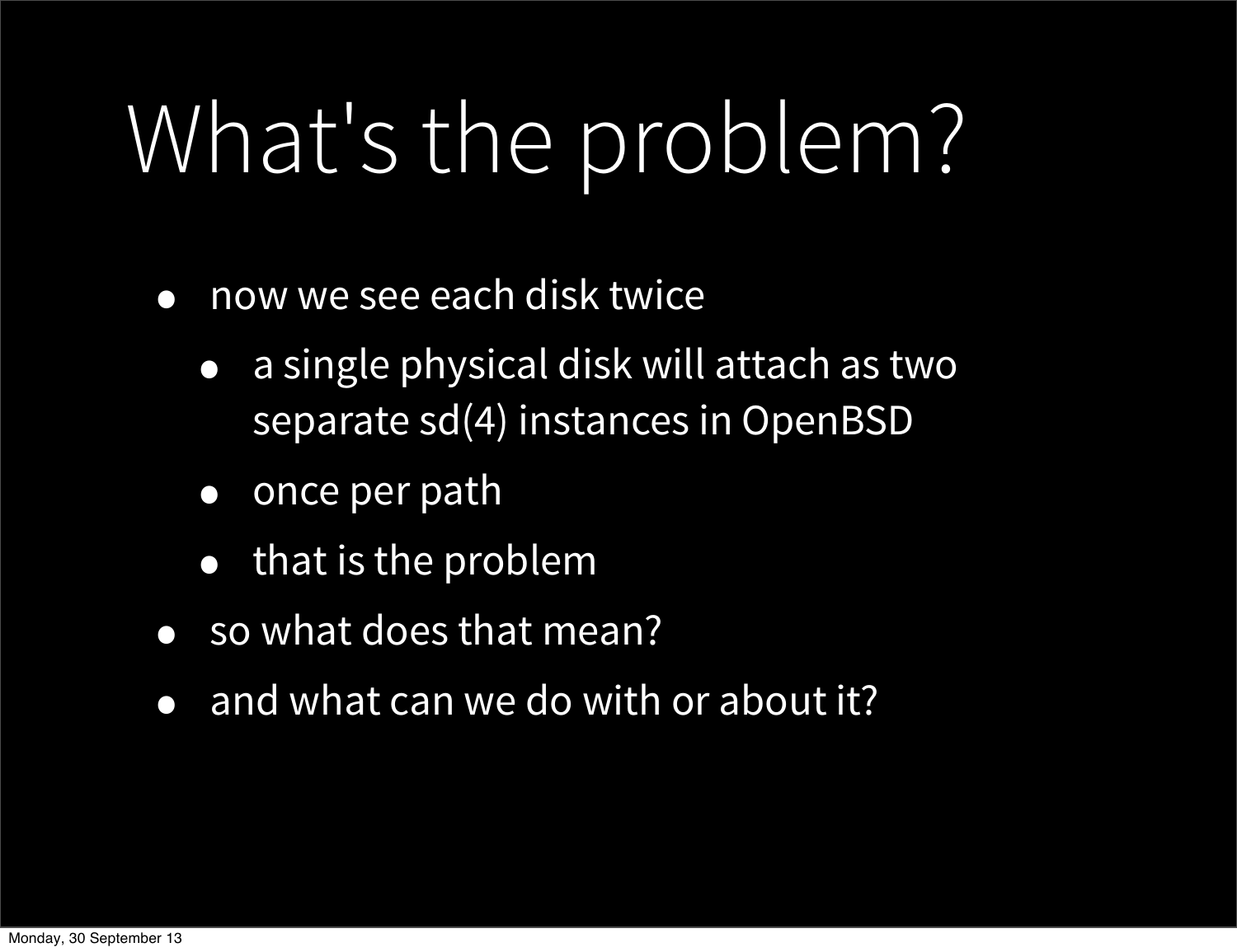#### SCSI Basics

- SCSI is a family of standards defined by T10
- roughly split between commands and transports
- commands are the messages between initiators (hosts) and logical units (eg, disks, tape drives)
- transports are the wires and stuff you run the commands over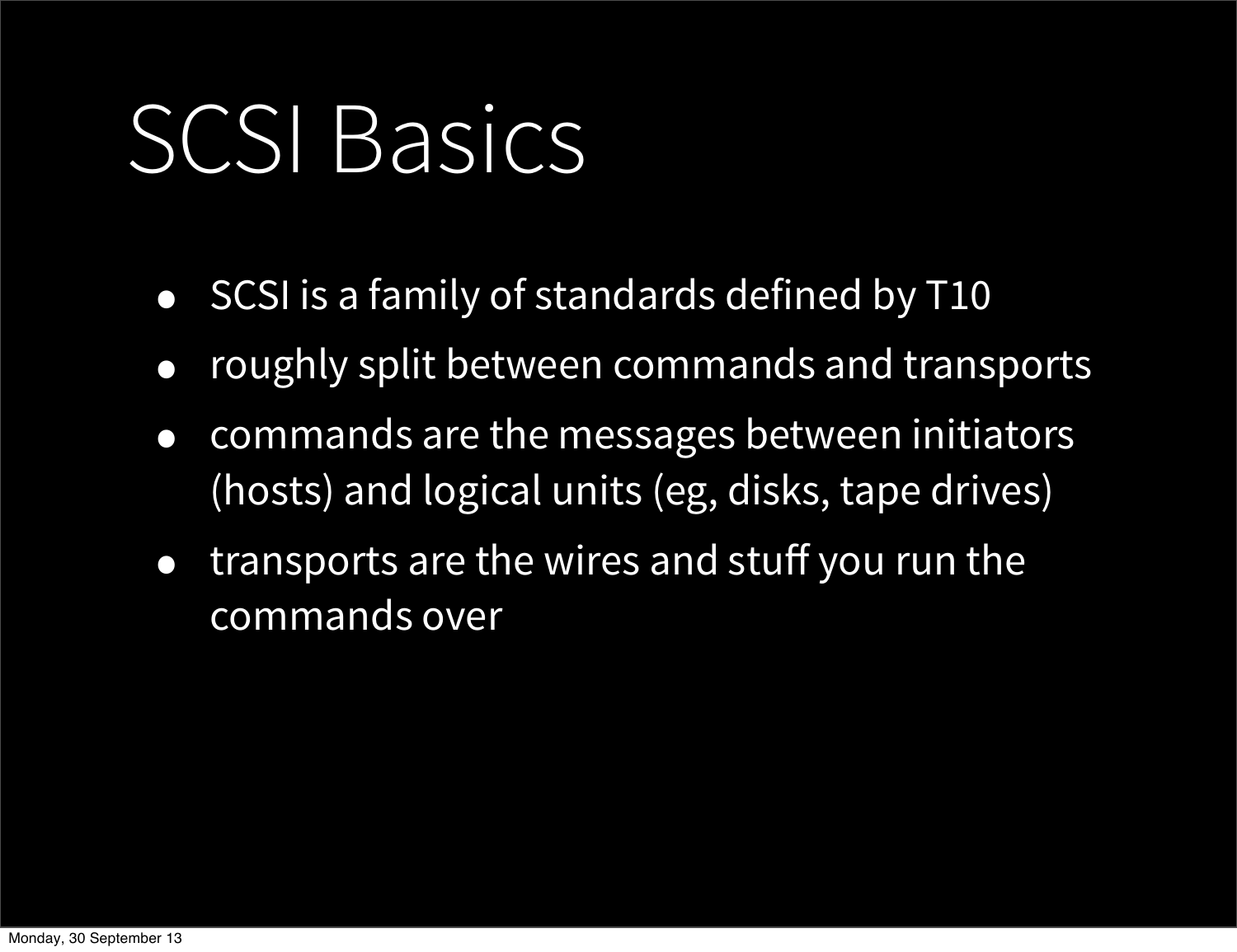#### SCSI Commands

- surprisingly sane
- separate command and data payload
- only the initiator (client or host) sends commands to LUs (server or device)
- commands are stateless
- targets can complete commands with extra info called sense data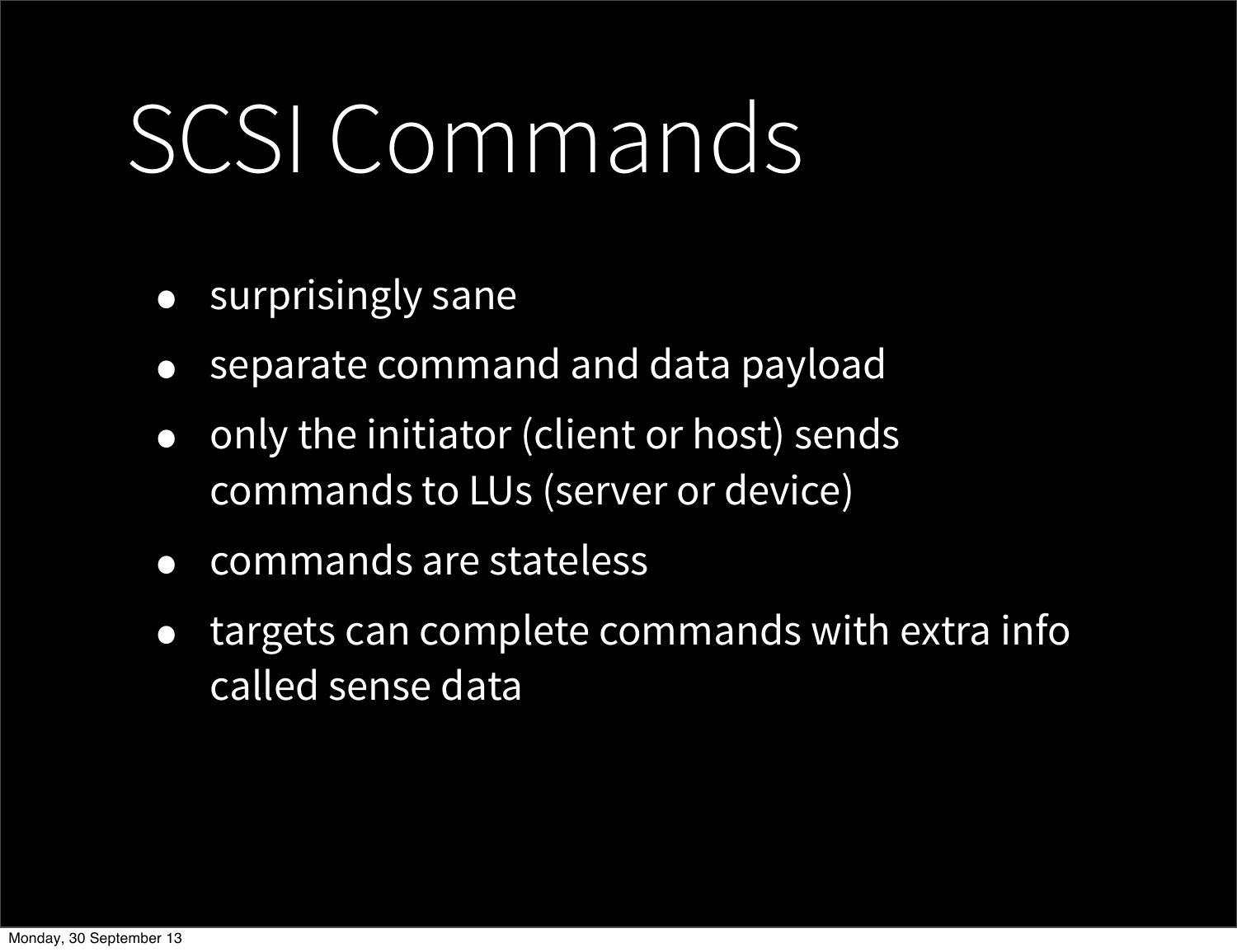#### SCSI Transports

- commands sit on top of transport protocols like SPI, FC, SAS, iSCSI, USB, FireWire, ATAPI, etc
	- or a RAID implementation
	- or an emulation/translation layer (eg, SATL)
- surprisingly transparent to the command layer
	- except for USB and ATAPI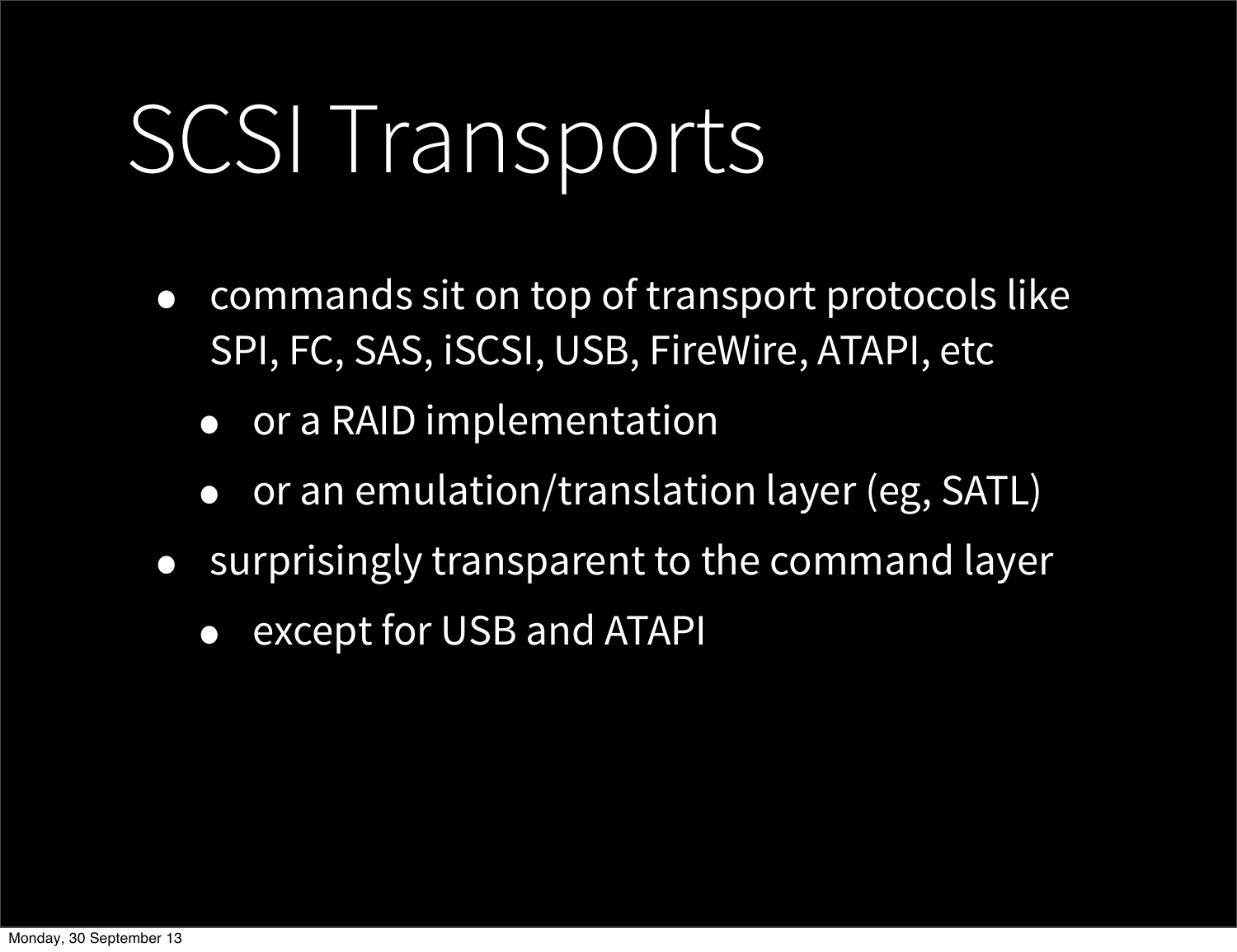### SCSI Topologies

- the simplest is a target plugged into an initiator • but...
- a computer can have multiple SCSI adapters
- a adapters and disks can have multiple ports
- you can put switches in between them
- you can put RAID in with a box full of disks
- that RAID can be "highly available"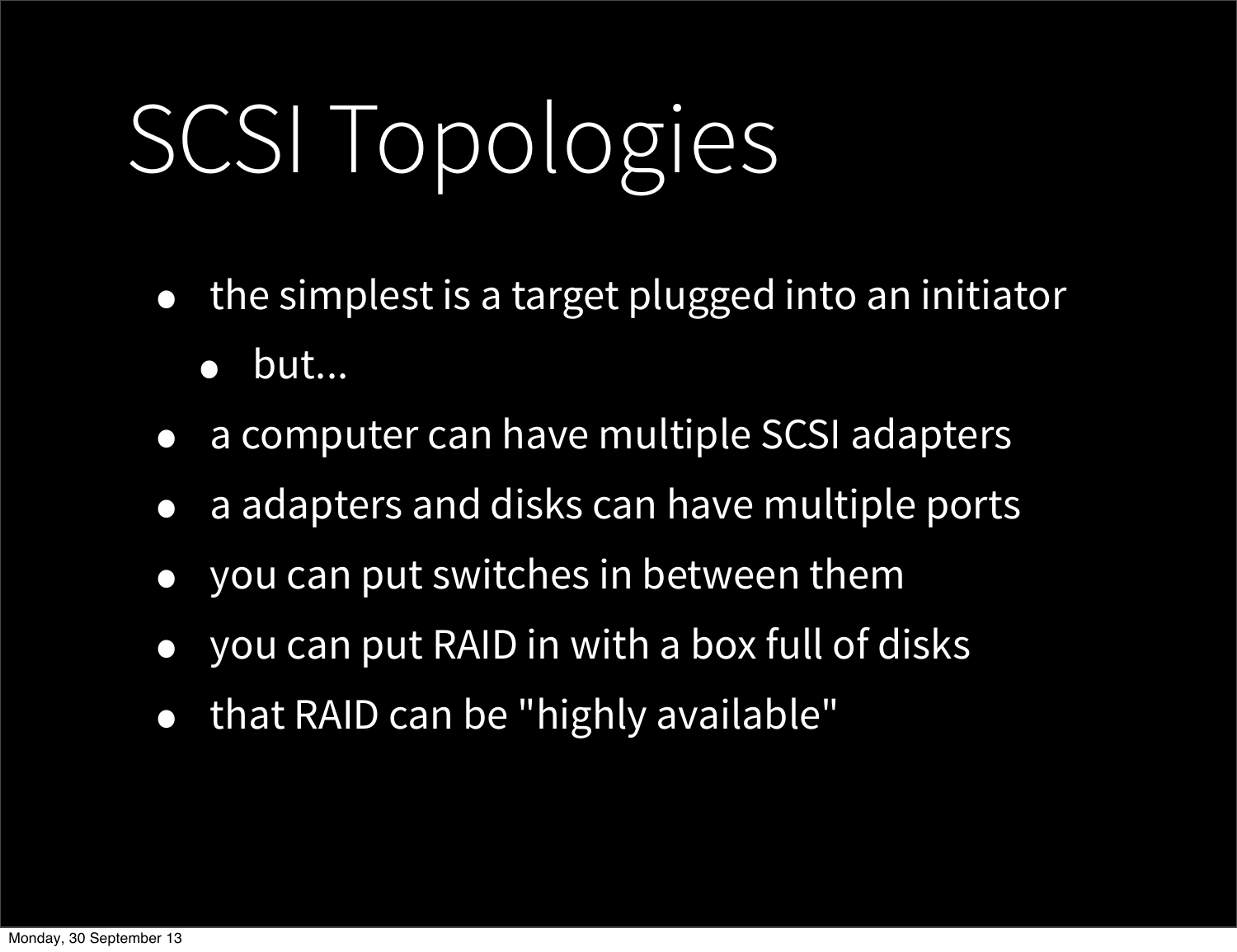### SCSI Topologies

- yet SCSI as a protocol only cares about links between initiators and a logical units
	- SBC/RBC/SES etc don't really care
	- T10 didn't really address this until recently
- so multiple paths are a software problem
- multipath is historically expensive, complicated, and very proprietary
	- OpenBSD just isn't in that space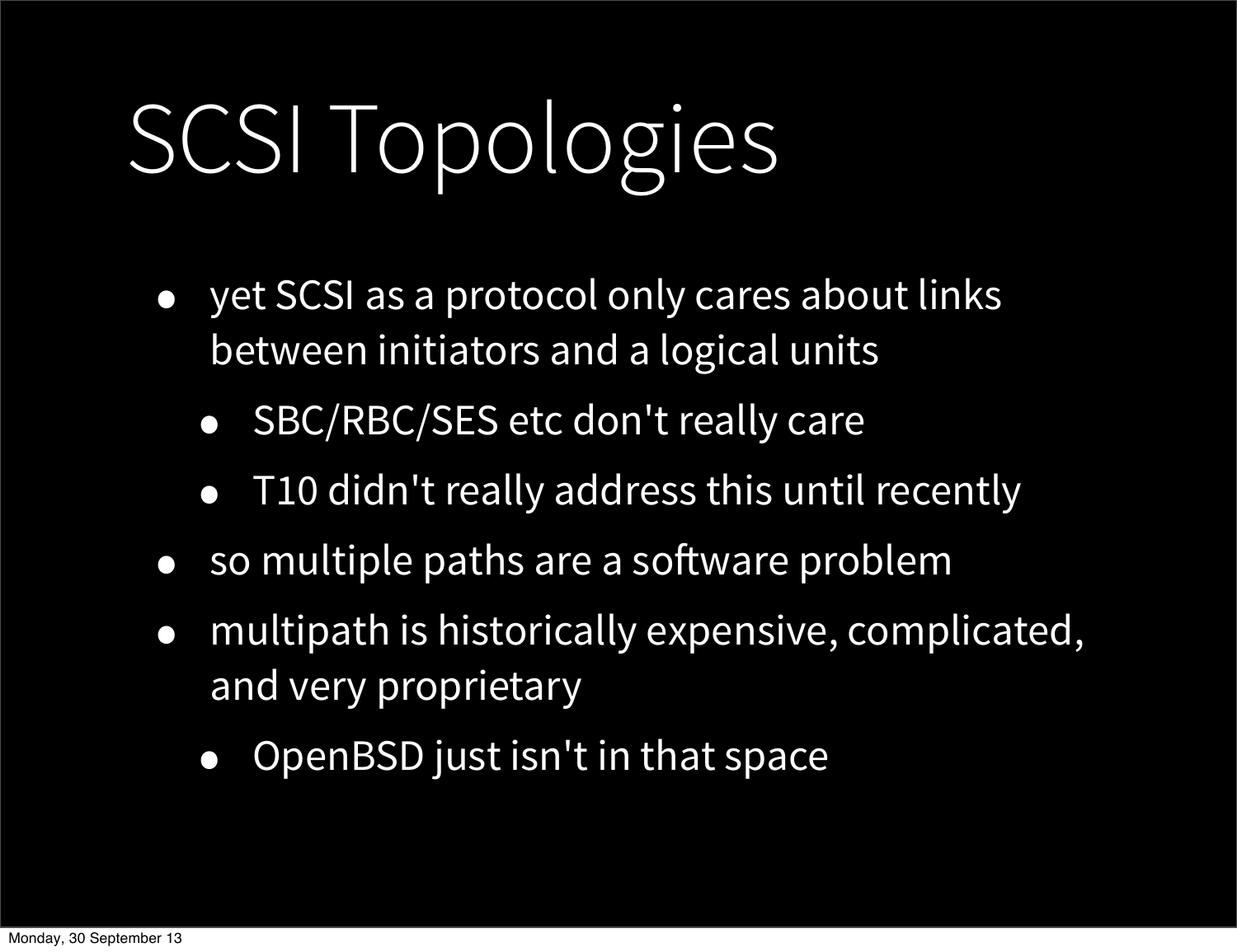#### SCSI in OpenBSD

- *• "Originally written by Julian Elischer for TRW Financial Systems for use under the MACH(2.5) operating system"*
	- from 1992 or earlier this comment still exists
- largely unchanged in OpenBSD for 15 or 17 years
- assumed LUs were only visible to a single adapter
- the SCSI stack was cut into three layers: adapters, midlayer, and targets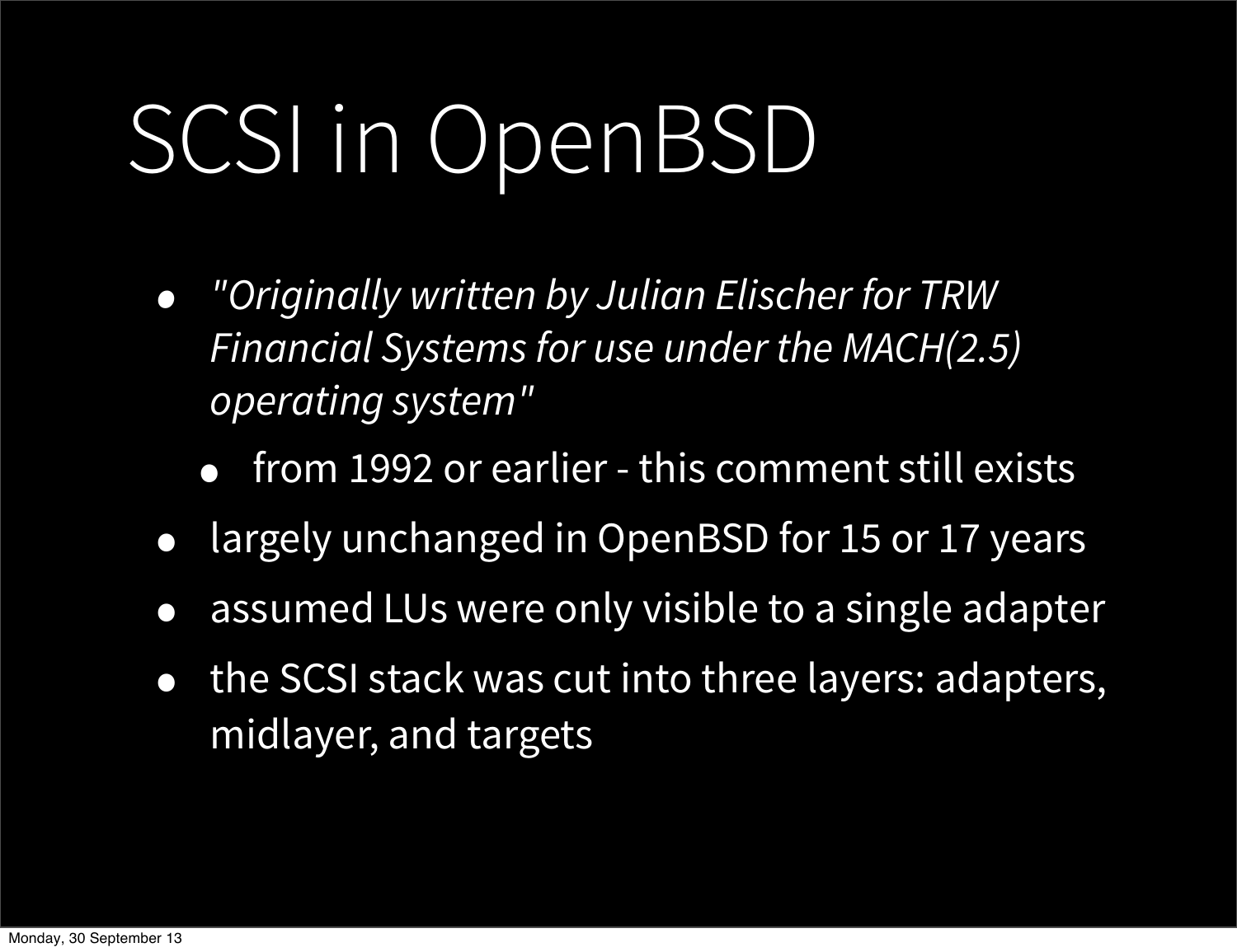#### SCSI Adapters

- attaches the midlayer to hardware controllers
	- or SCSI command "sinks"
- takes SCSI commands from the midlayer and moves them on and off the hardware
	- isn't required to maintain target state
	- really just command transport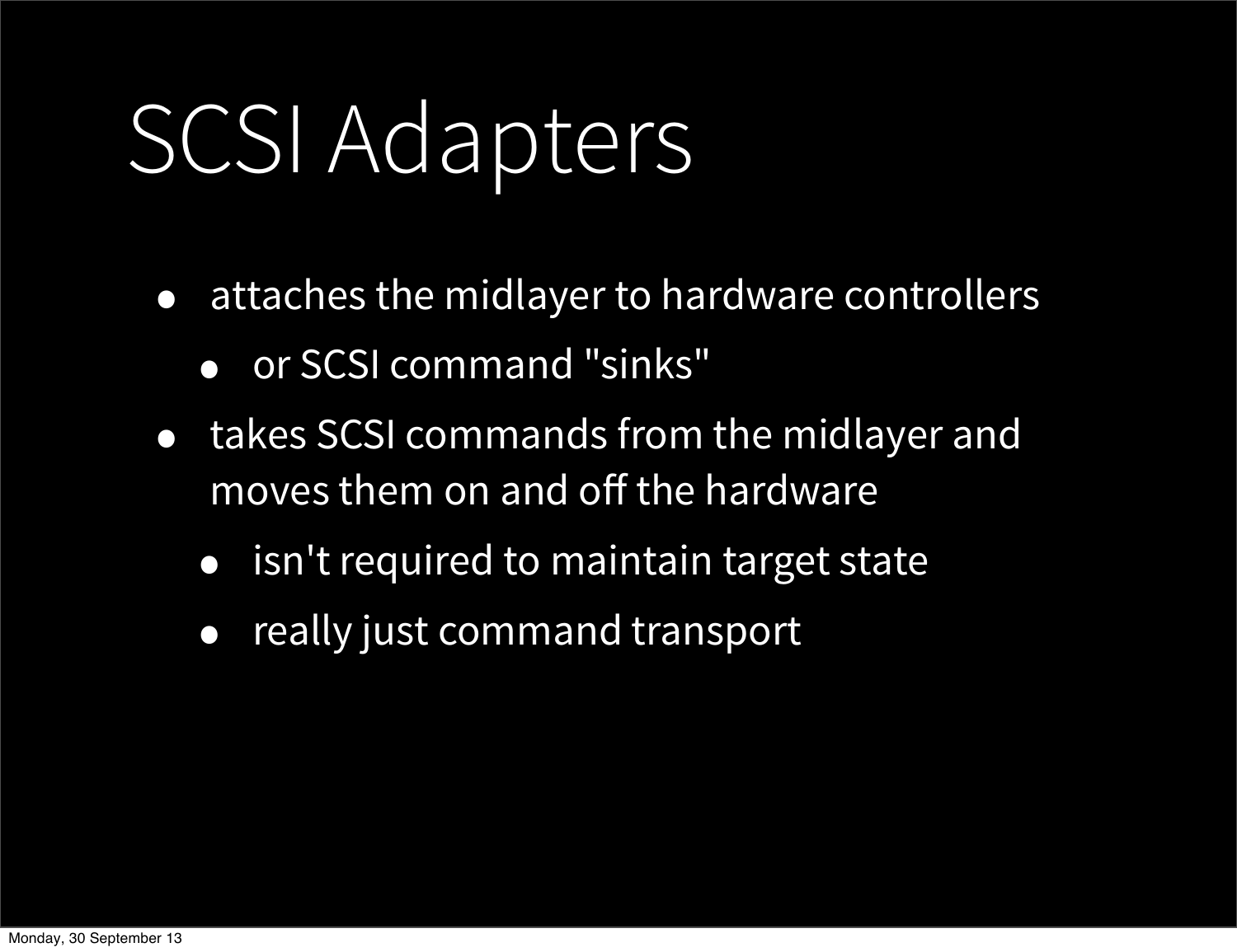### The SCSI Midlayer

- appears as scsibus(4) in the device tree
- target probing/attachment
- basic management of openings per LU
- API for command submission
	- biased to block I/O
	- completely synchronous unless you were doing block I/O
- grew hotplug and different sized busses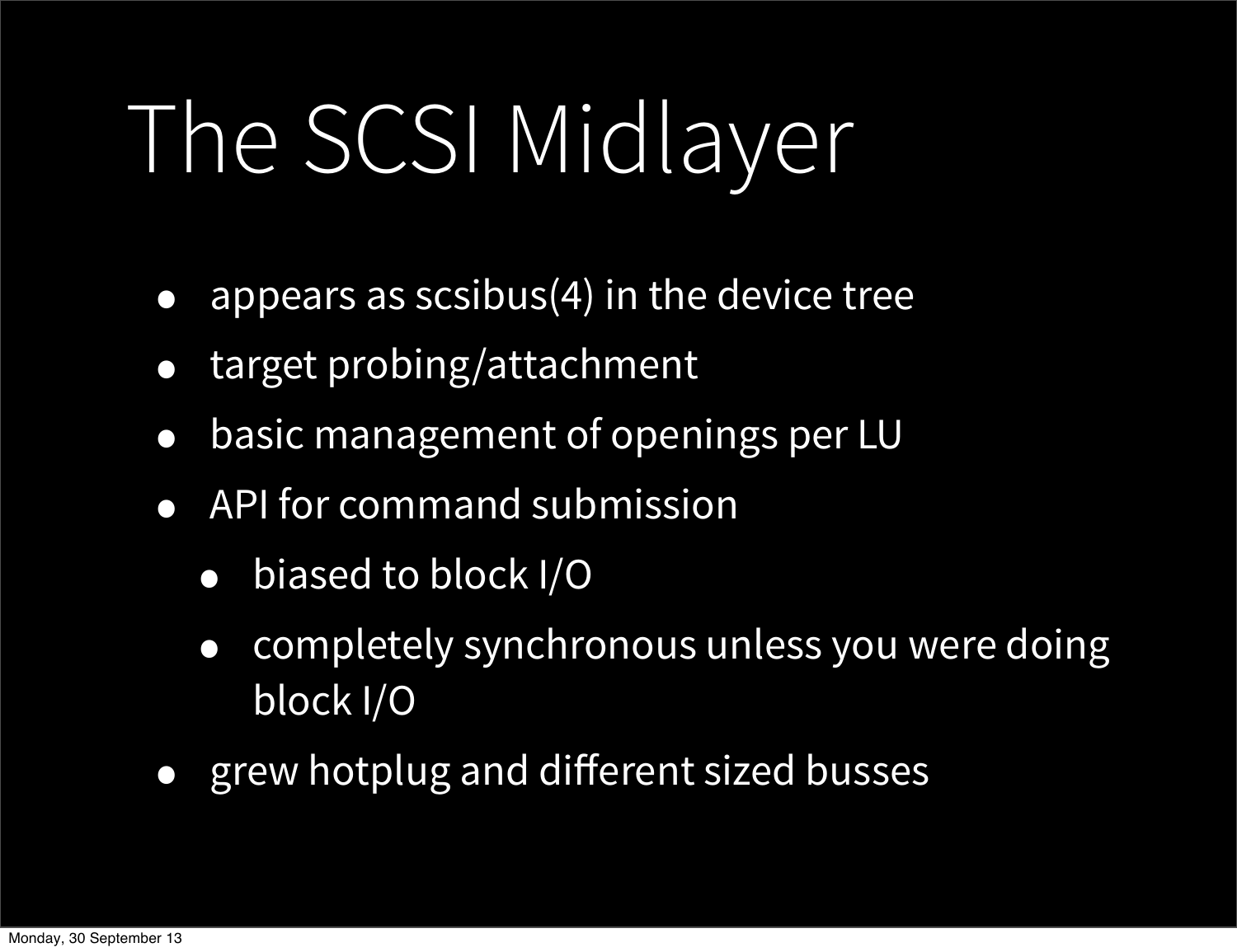### SCSI targets

- target drivers (sd/cd/st/etc) got support for modern commands (eg, big read/writes, read capacity 16, etc)
- ses was replaced with new ses/safte drivers
- had to grow hotplug like the midlayer
- ...but everything worked pretty well so didn't need fixing and nothing significant changed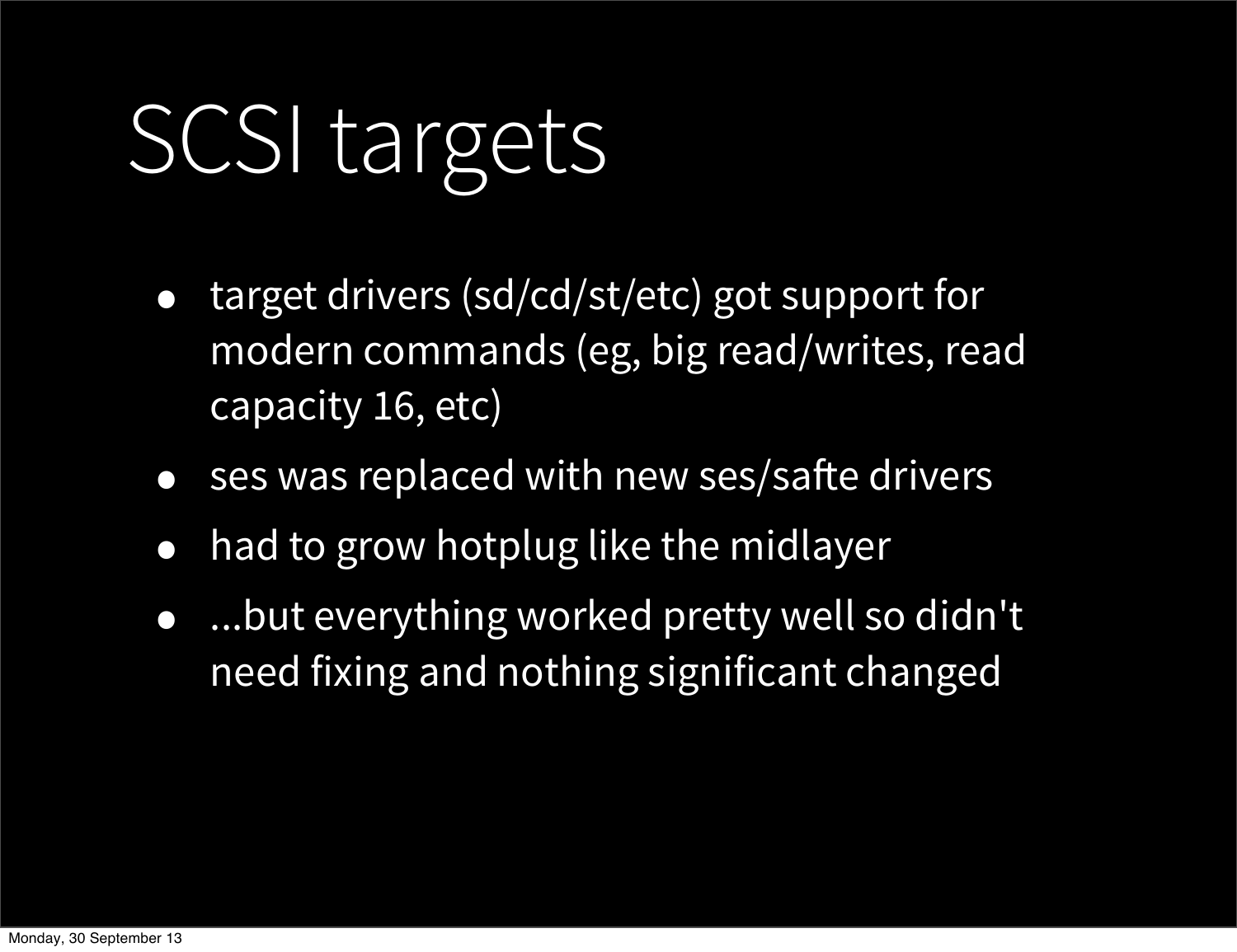### Multipath gear

- at my job I get to replace expensive, complicated, and very proprietary equipment, and keep the old bits as toys
- I get to play with a lot of "big" hardware and a handful of different operating systems
- multipath gear is relatively cheap now
	- iSCSI, SAS, and 2nd hand FC gear is easy to get, but you have to want it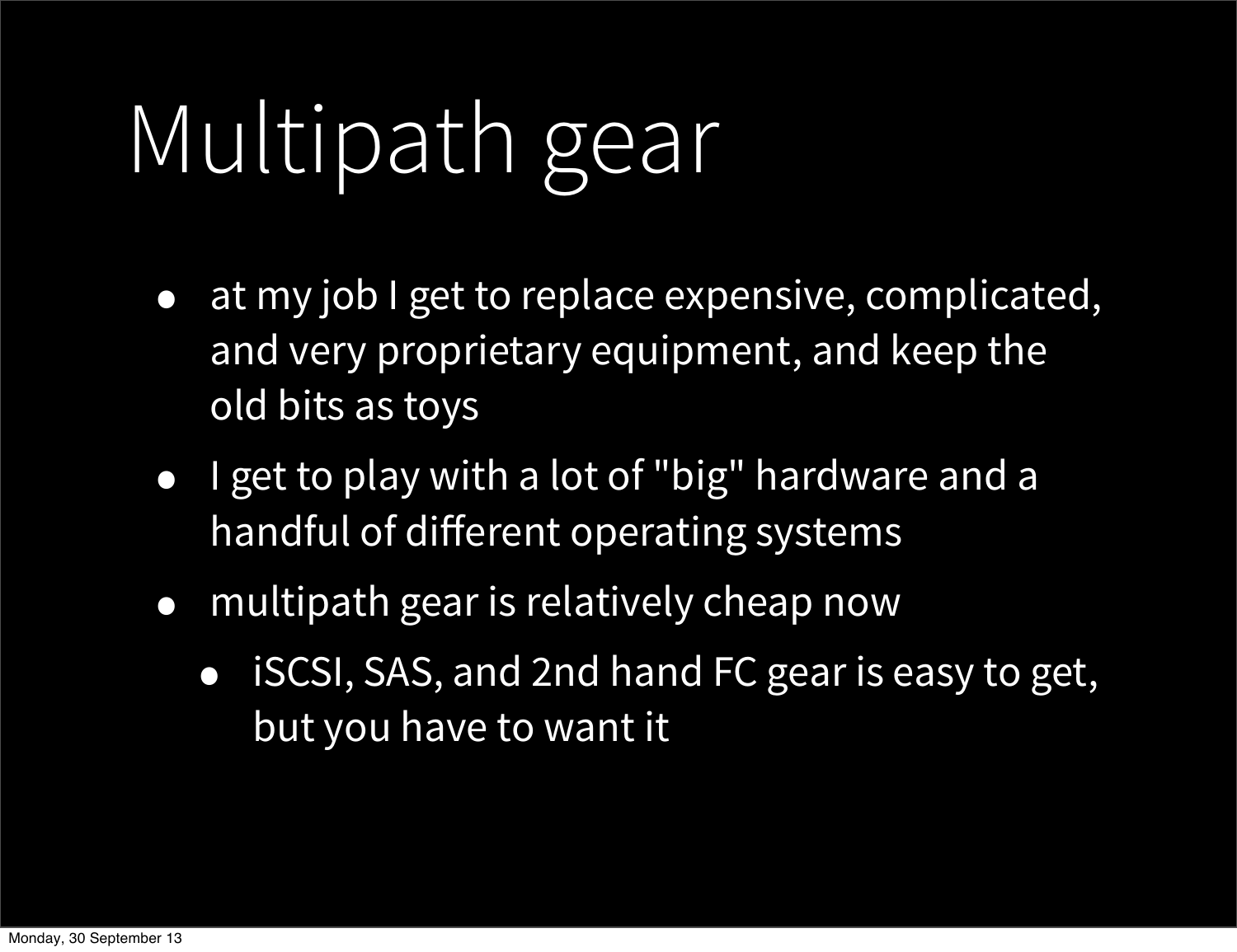### Multipath gear

- I decommissioned an EMC CX-500 and then a StorageTek STK6140 (both FC)
- sun servers generally don't need RAID because Solaris is good
	- I have spare v880s with two FC loops
- we've bought a Dell MD3000i and MD3200i
- lots of JBODs with redundant SAS backplanes
- accepted old FC kit and using bits as JBODs now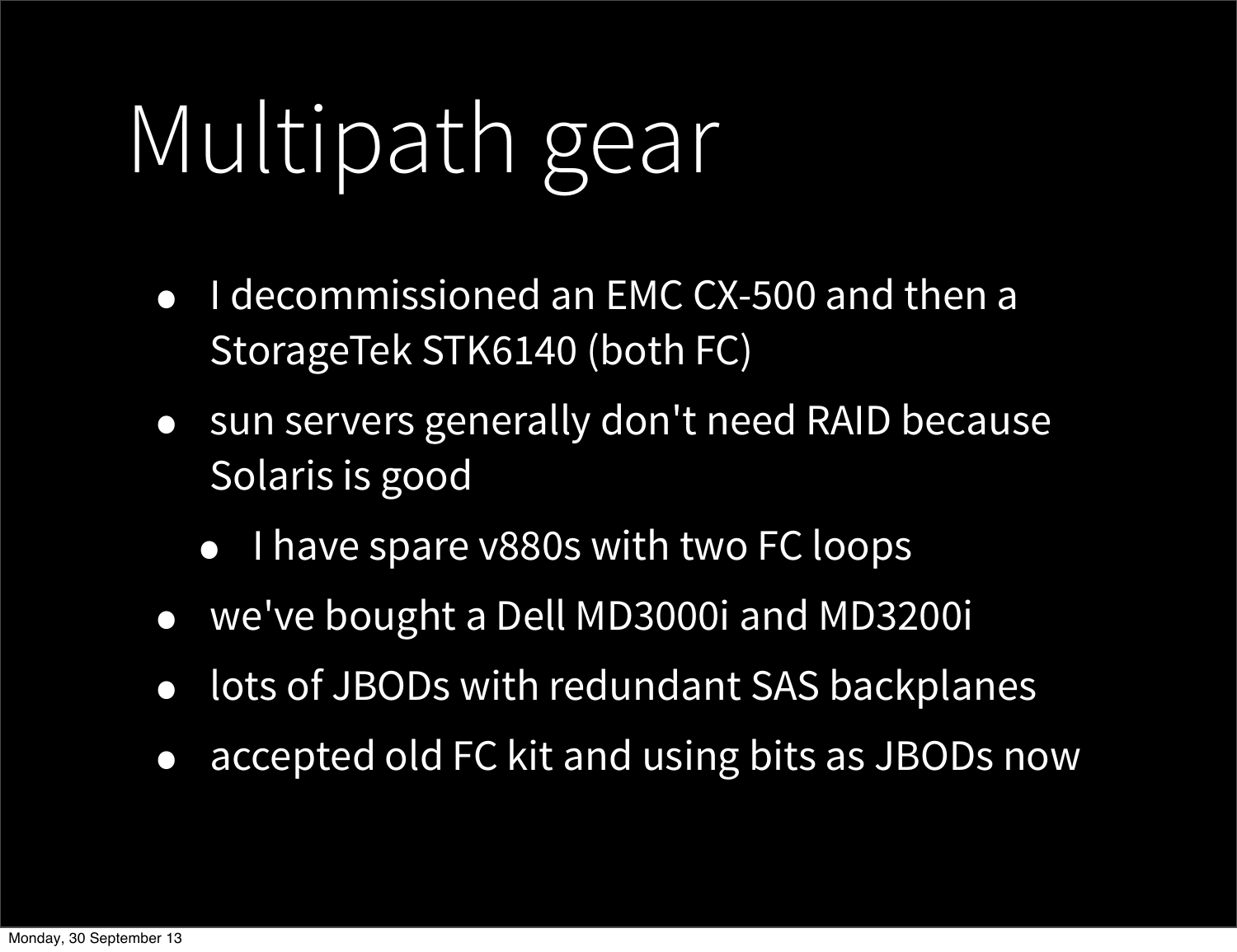### What do others do?

- "serious" operating systems have proper stacks
- wikipedia has a list
- however, the ones I'm going to talk about
	- GEOM\_MULTIPATH and GEOM\_FOX in FreeBSD
	- dm-mpio in Linux (and NetBSD?)
	- mpxio and scsi\_vhci in Solaris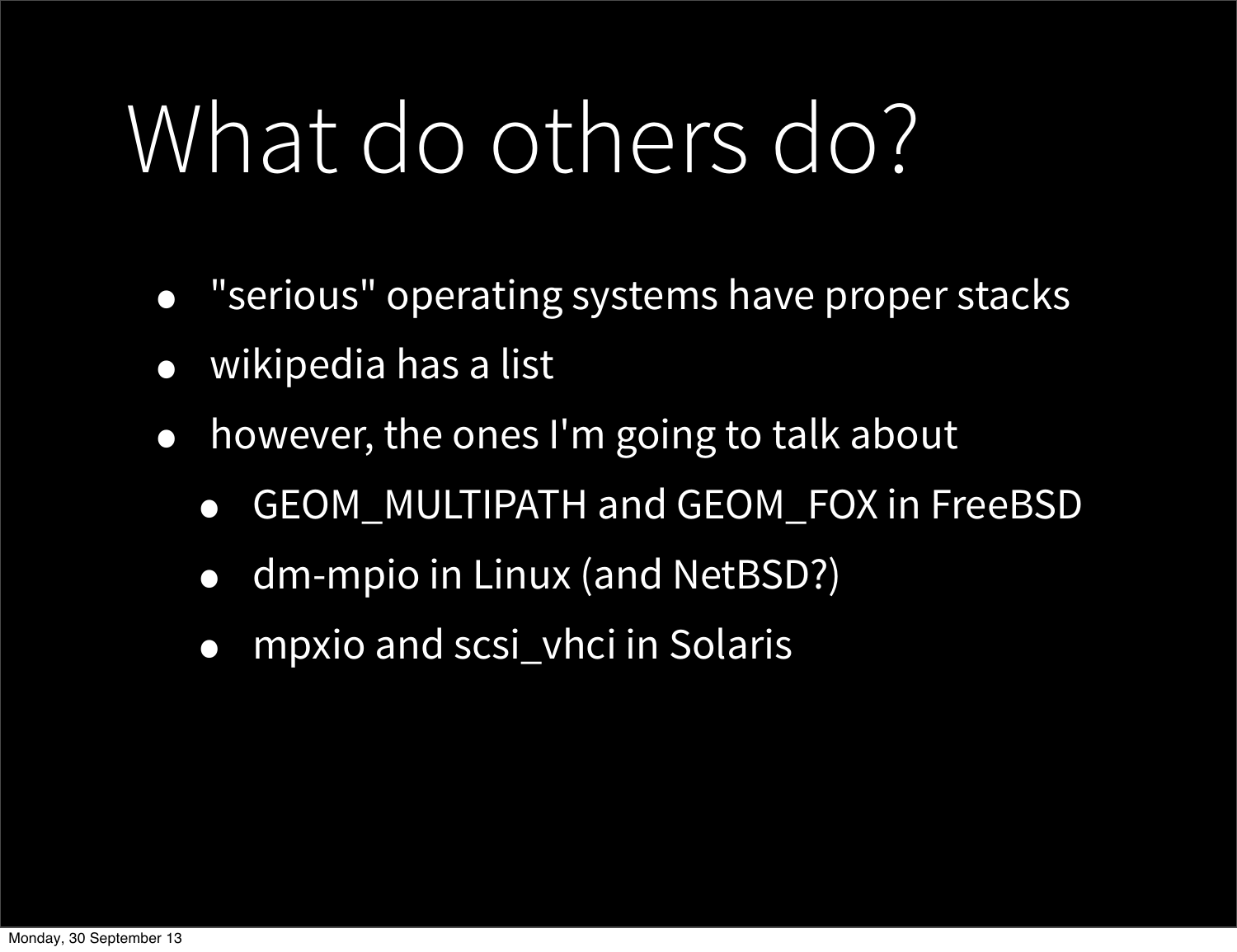### GEOM Multipathing

- works at the block level no SCSI knowledge
- the same LU will appear multiple times out of the SCSI layer as separate GEOM instances
- GEOM will recognise this and consume all the paths, and will make a single producer appear
- Only one path is used until it goes away or fails IO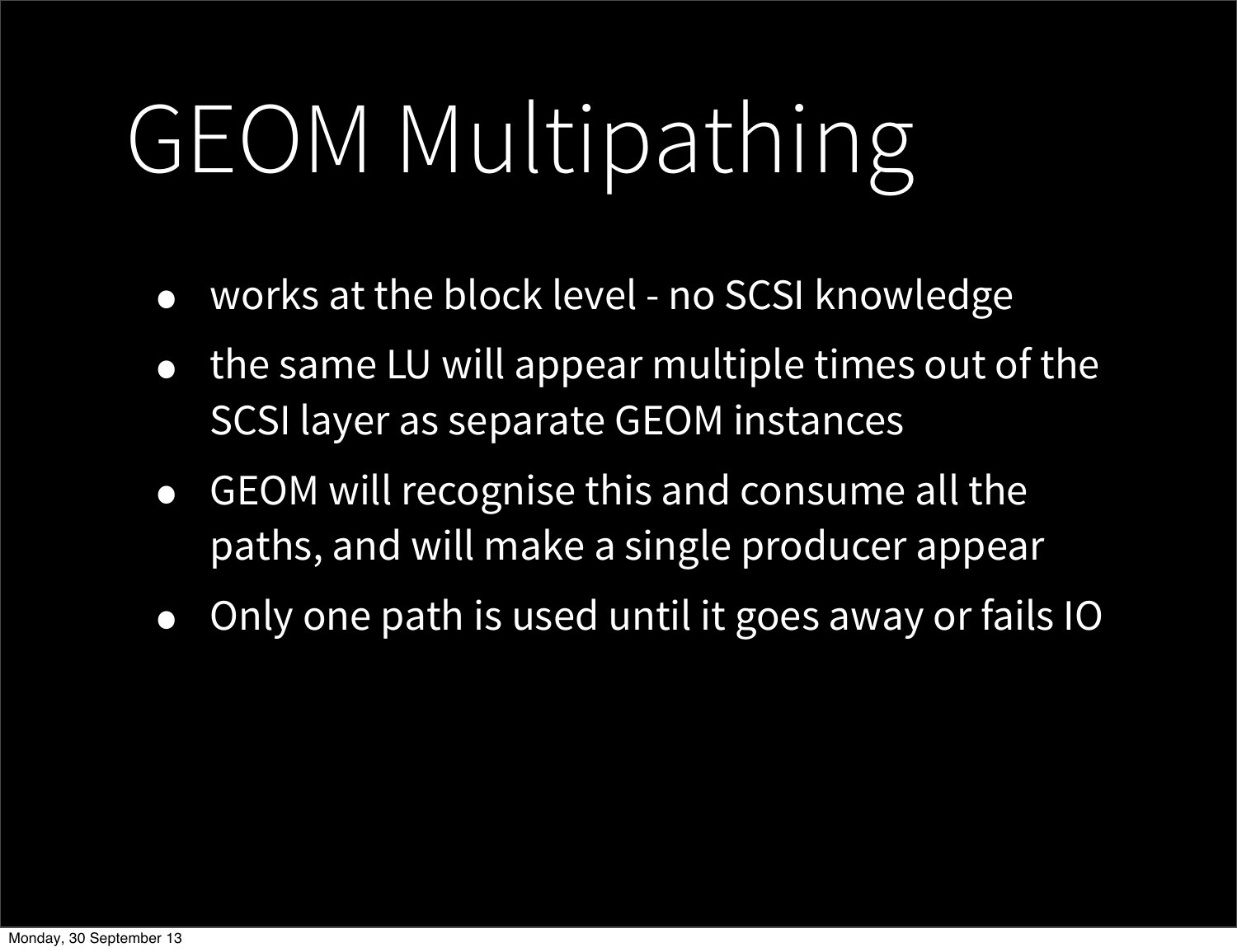### GEOM Multipathing

- I can't see a significant difference between MULTIPATH and FOX from the documentation
- GEOM requires a label on disk to recognise multiple paths, doesn't use hardware/LU IDs
	- the hardware can tell you this stuff, requiring a human to press buttons makes it error prone and harder than it should be to use
- some hardware will accept I/O on secondary controllers without errors, but go slower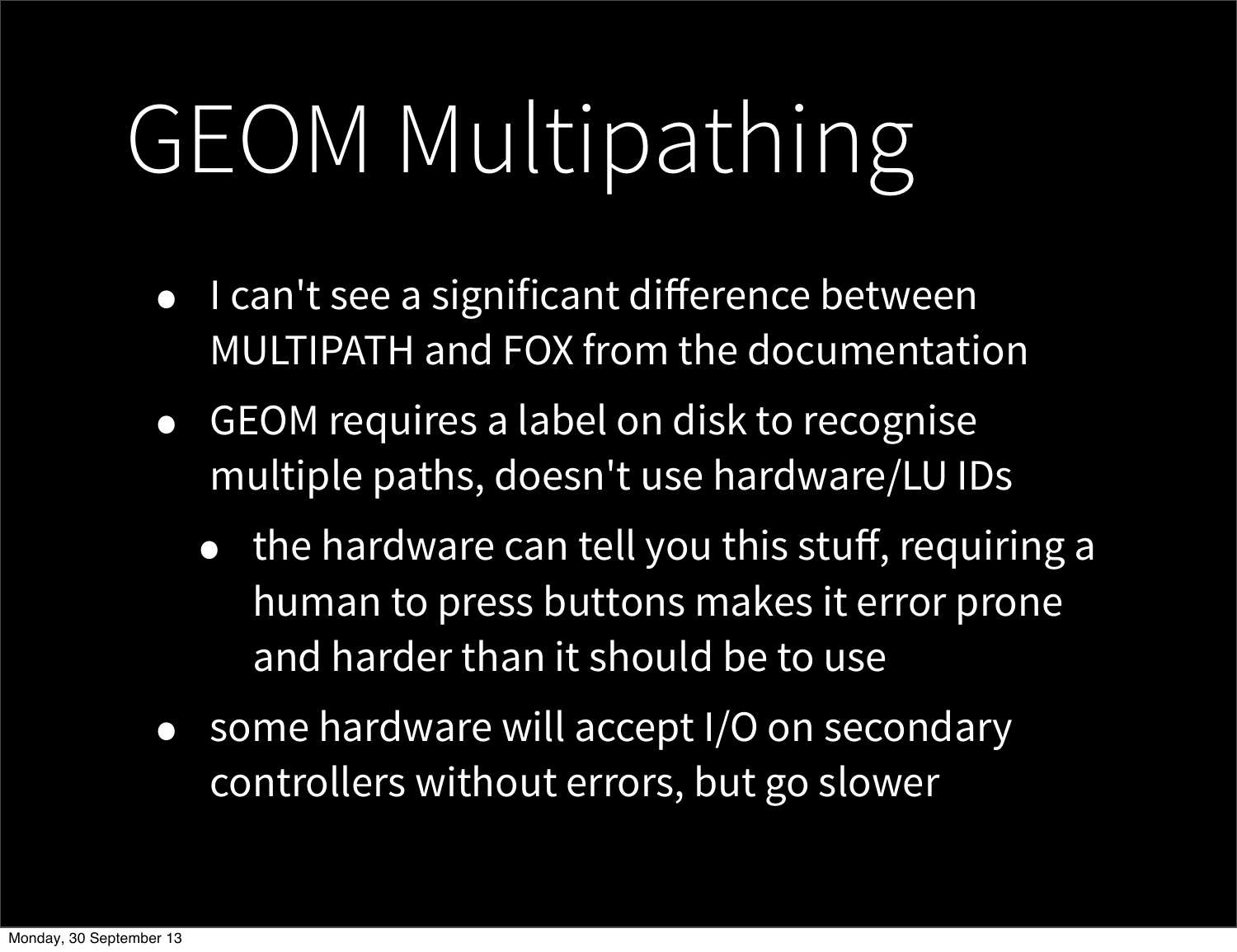#### dm-mpio

- works at the block layer again
- but issues SCSI commands to paths (via ioctl)
	- has vendor specific code to make decisions
	- checkers ask if the path can accept I/O
	- prioritizers ask how good a path is
- will use all available paths for I/O and do failover and failback etc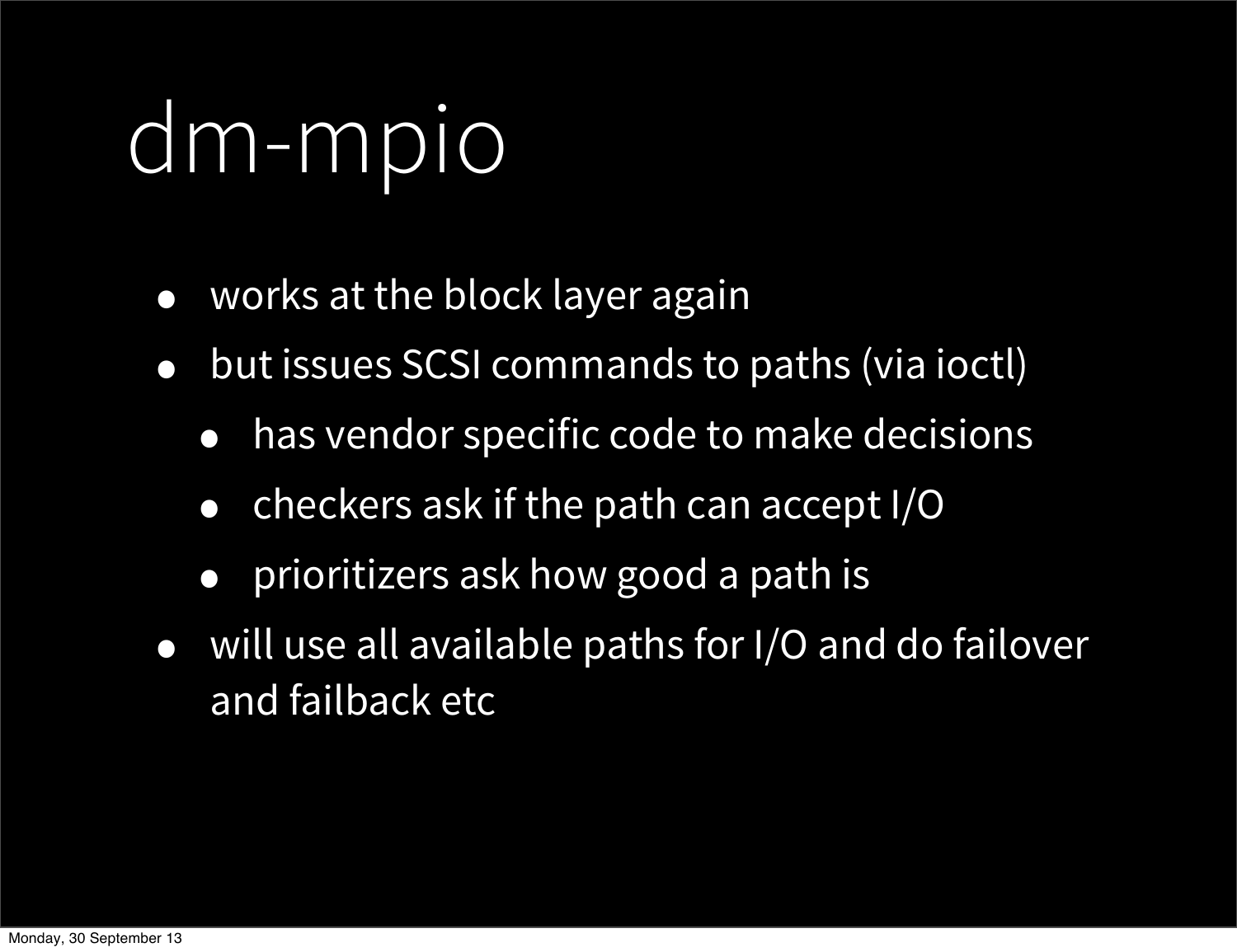#### GEOM and dm

- working at the block layer means only block devices get multipathing
	- enclosures, tapes, libraries, etc miss out
	- relies on I/O failure or path removal for failover
		- I/O failure can mean more than a bad path
- however, doesn't require more from a stack
	- if block I/O, hotplug, and failure handling are there, then GEOM and dm-mpio should be fine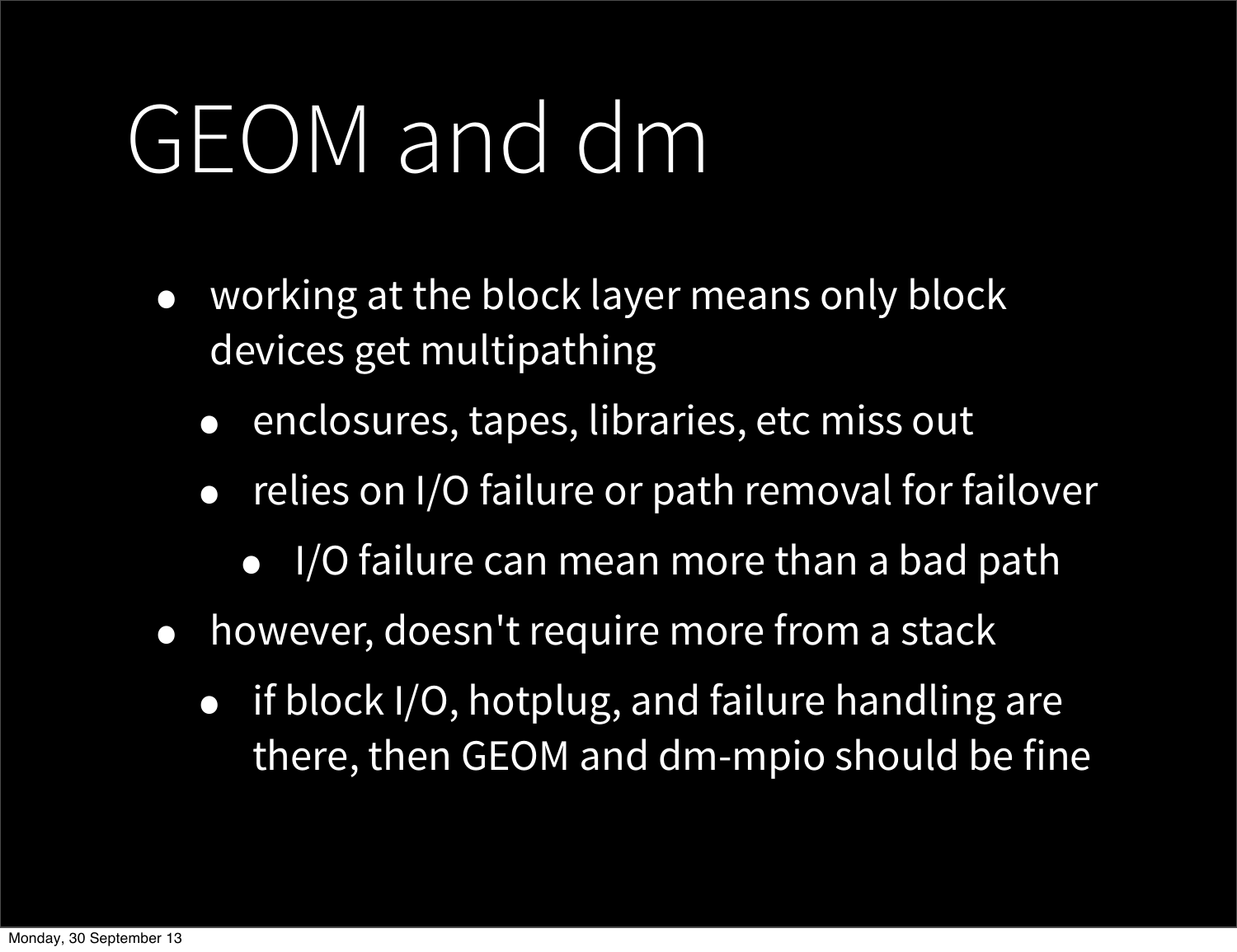#### mpxio and scsi\_vhci

- Multiplexed I/O and SCSI Virtual Host Controller Interface
- multipathing done at the SCSI layer, not block
- scsi\_vhci acts like a normal SCSI adapter driver in the Solaris kernel
- SCSI requests against scsi\_vhci end up in mpxio which routes them to paths on real adapters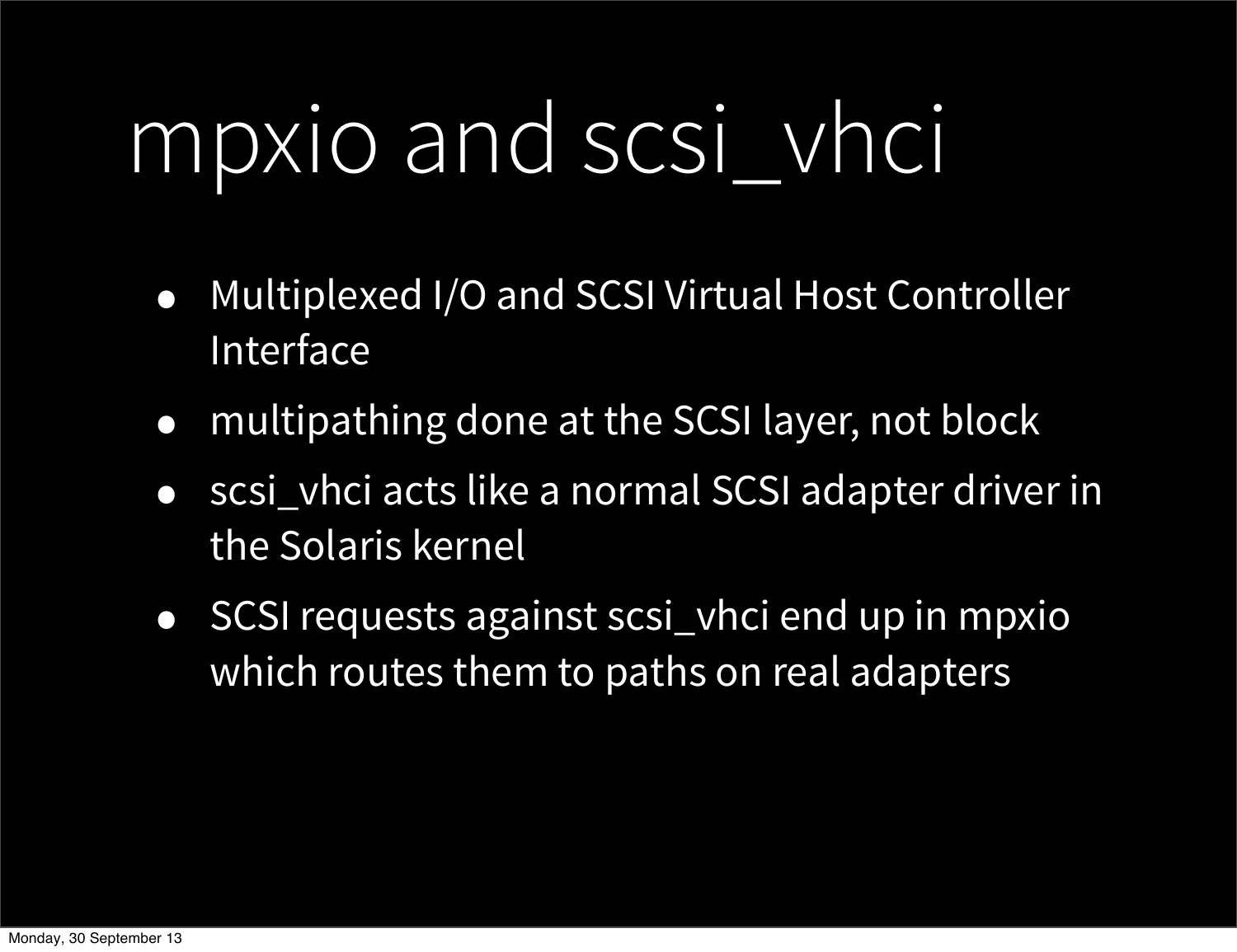### mpxio

- real adapter drivers have to be modified to support mpxio
- mpxio requires alternate hotplug and command handling to normal SCSI stack
	- new devices get presented to mpxio first which can decline taking them
	- alternate SCSI command paths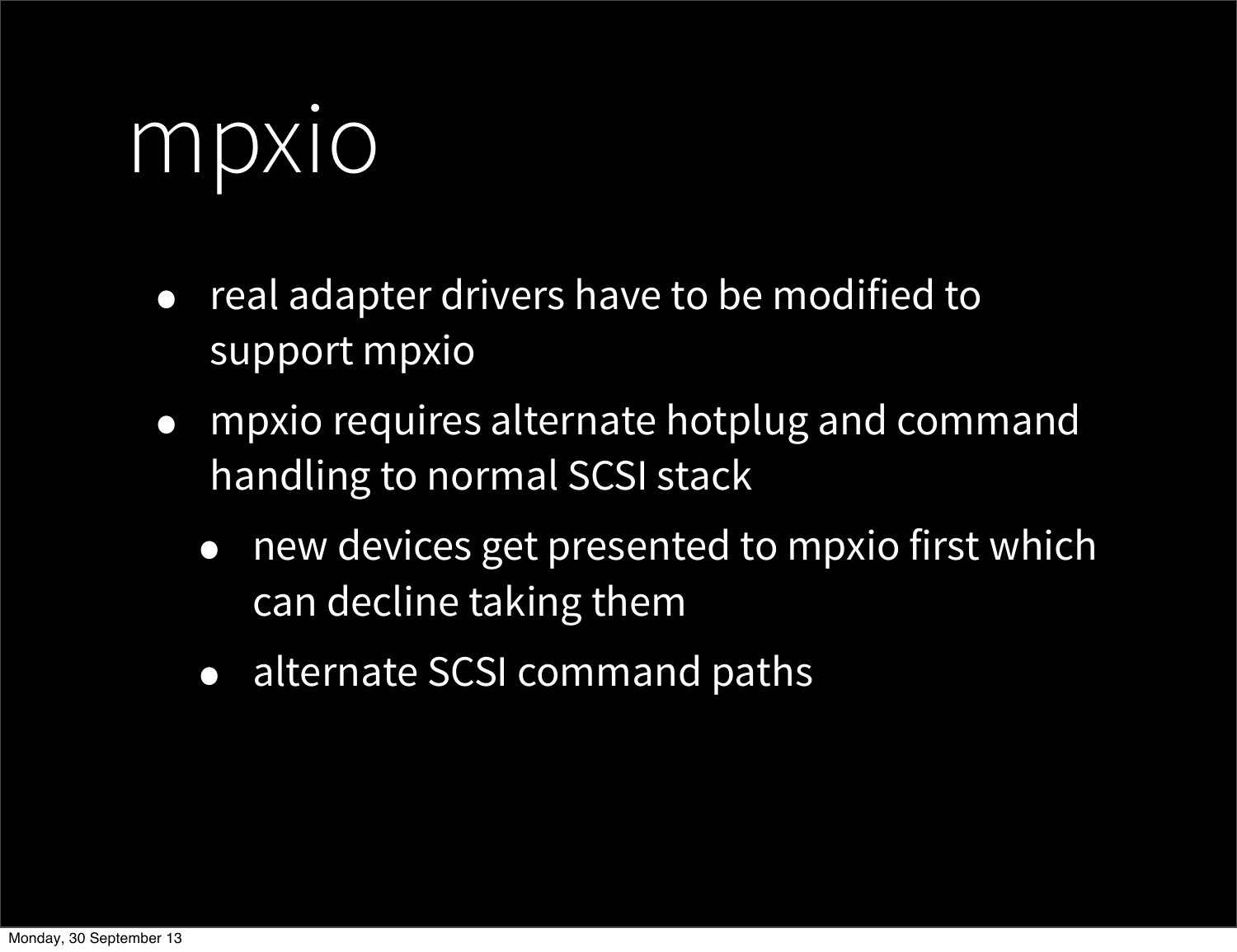### mpxio

- mpxio builds groups of paths and handles scheduling of I/O within those groups
- vendor specific handling is implemented in modules which a third party can supply
	- the modules handle claiming of paths, testing of paths, interpretation of sense data, path prioritisation, and activation of paths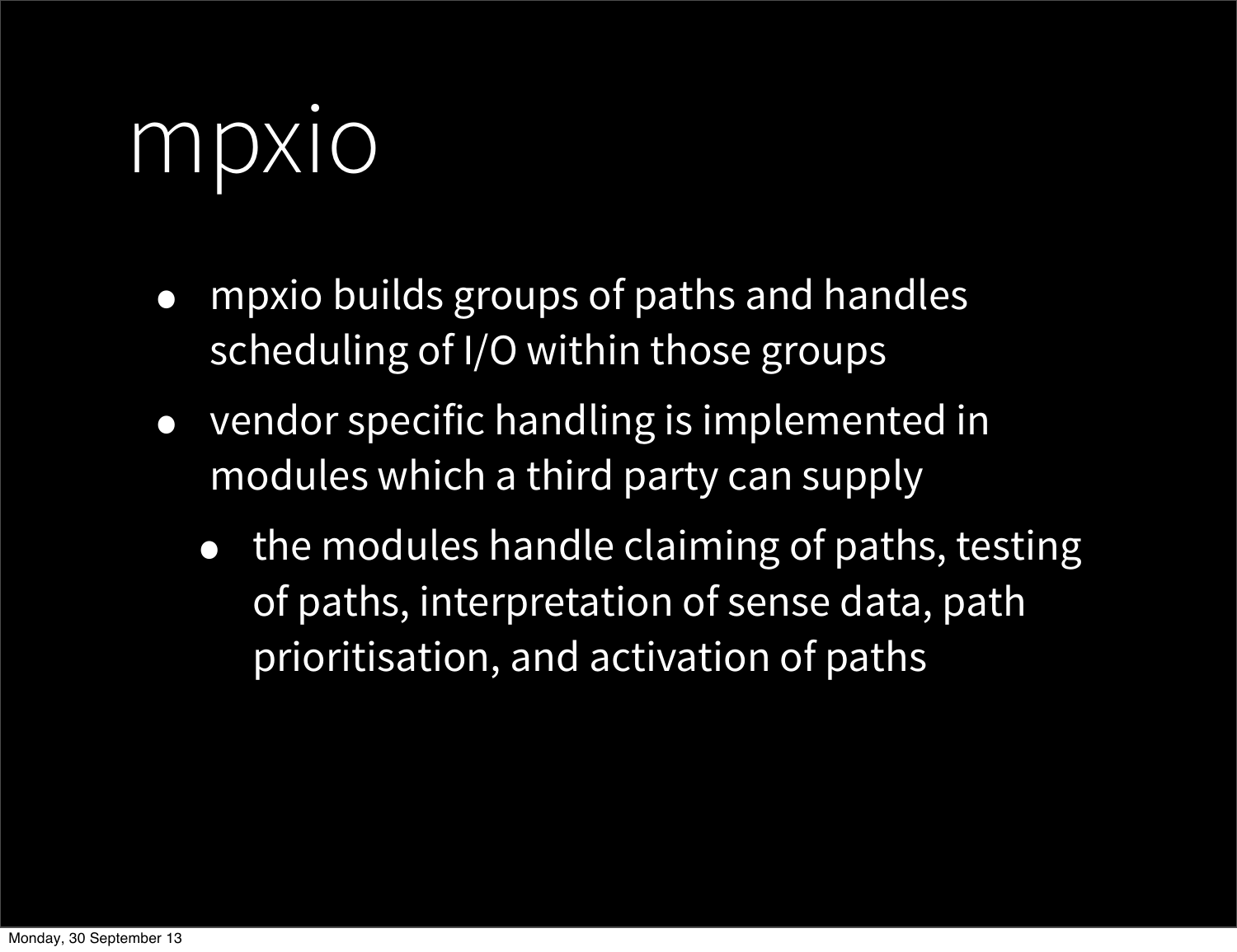### Multipath in OpenBSD

- so I had equipment and interest
	- but not a lot of time :(
- I started in 2008 and "finished" it a month ago
- but effectively rewrote most of the SCSI midlayer along the way and touched most SCSI adapters
- mostly inspired by mpxio with help from dmmpio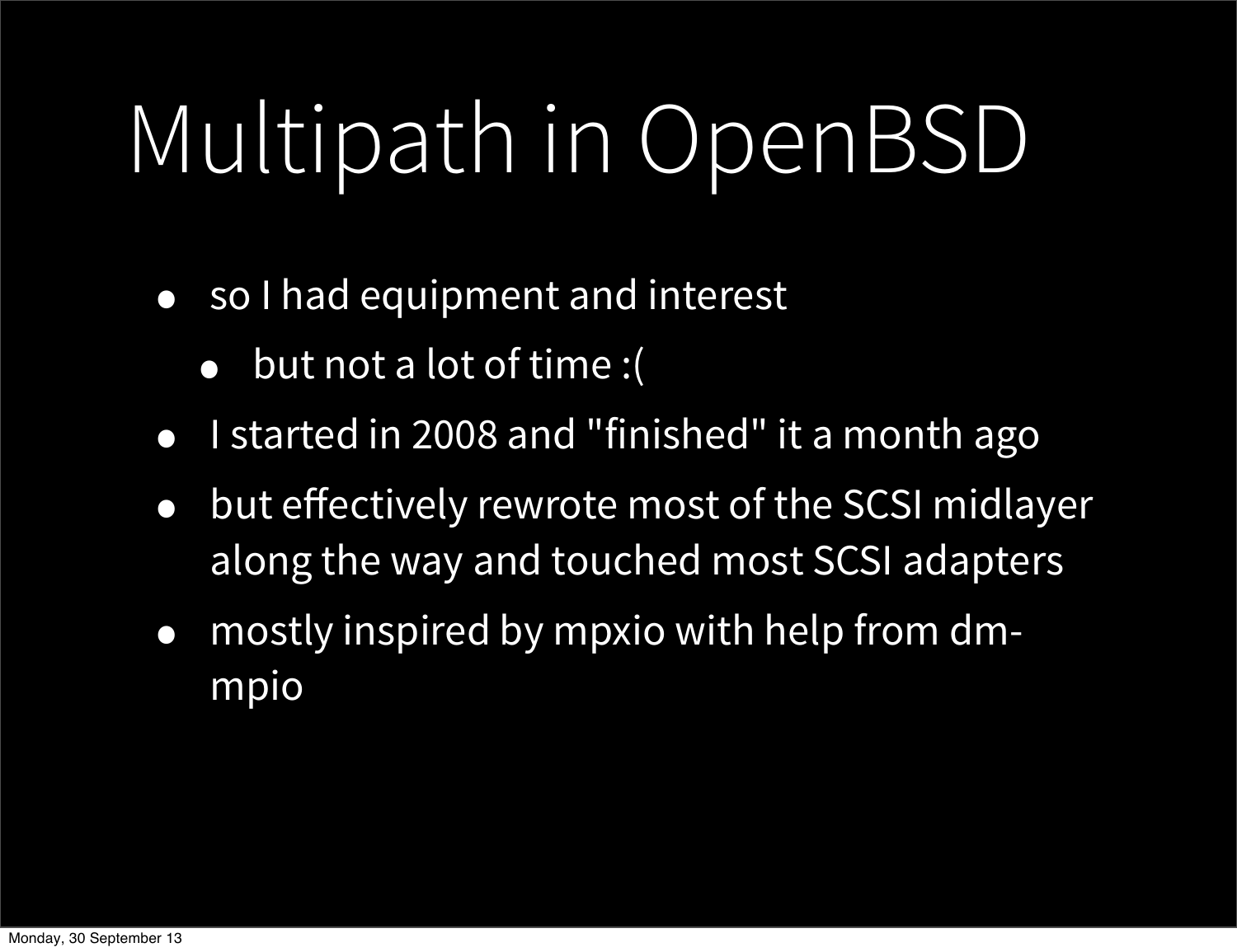#### SCSI Device IDS - devids

- modern SCSI devices provide identifiers via VPD page 83 (or we fake them with serials or bus IDs)
- made up of a type and a buffer, eg
	- naa.500000e010902de0
	- t10.ATA\_ST3320620AS\_5QF075CF
	- serial.0781556b420F0AC34077
- a LU will present the same devid no matter where or how many times it gets attached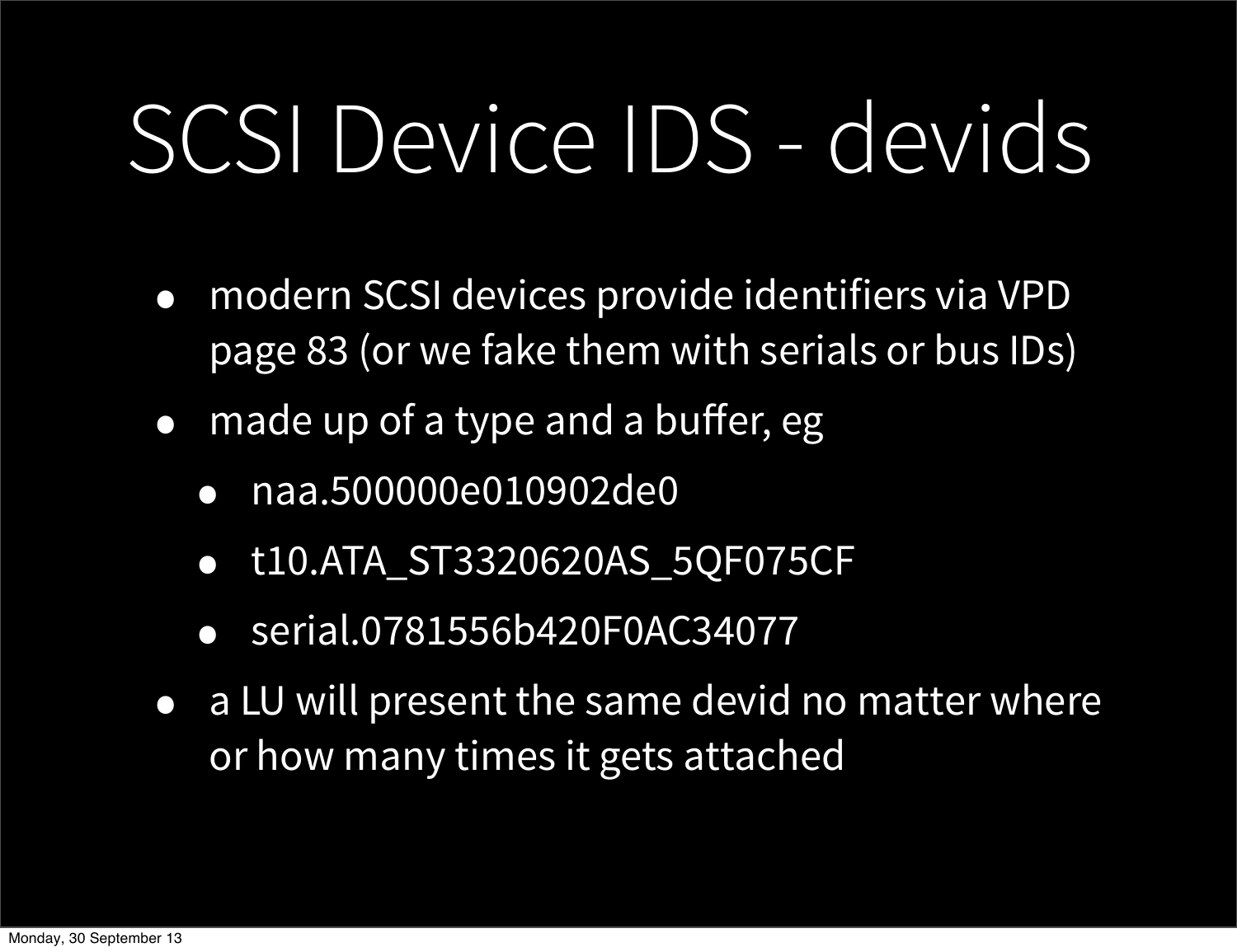### mpath(4)

- a virtual SCSI adapter (like scsi\_vhci)
	- presents a single SCSI device to the kernel
	- sends commands down paths
- an API for paths to register with (along with a bunch of callbacks)
	- path registration is voluntary (ie, mpath doesn't go and look for paths itself)
	- relies on devids to identify and collect paths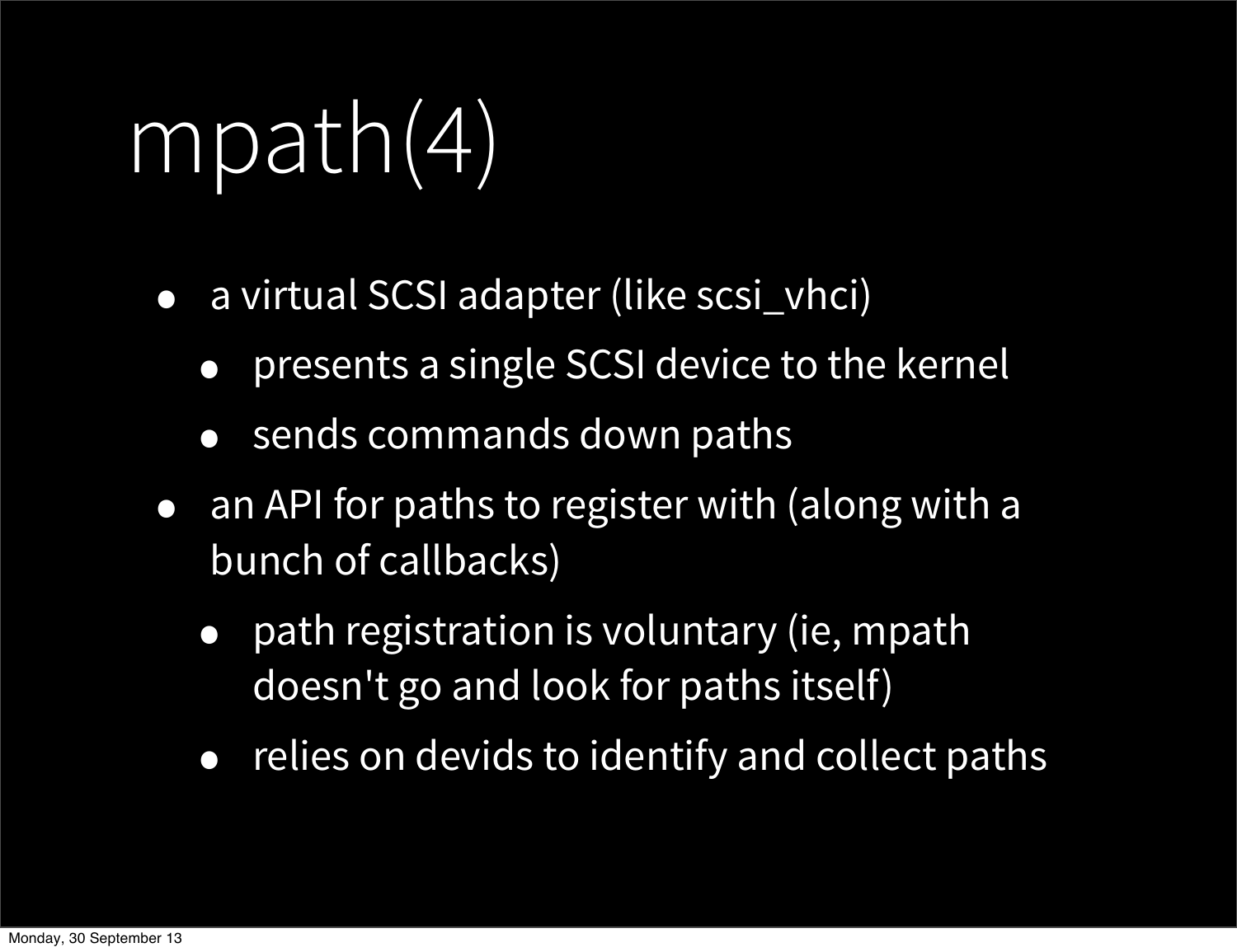### mpath(4)

- I did the original mpath at f2k9
- had the midlayer intercept paths and give them to mpath before normal autoconf
	- easy support for symmetric access devices
	- had to special case a bunch of stuff in attach/ detach paths, but it worked and was reliable
	- started on LSI/Engenio support then realised I was rewriting autoconf inside scsibus(4)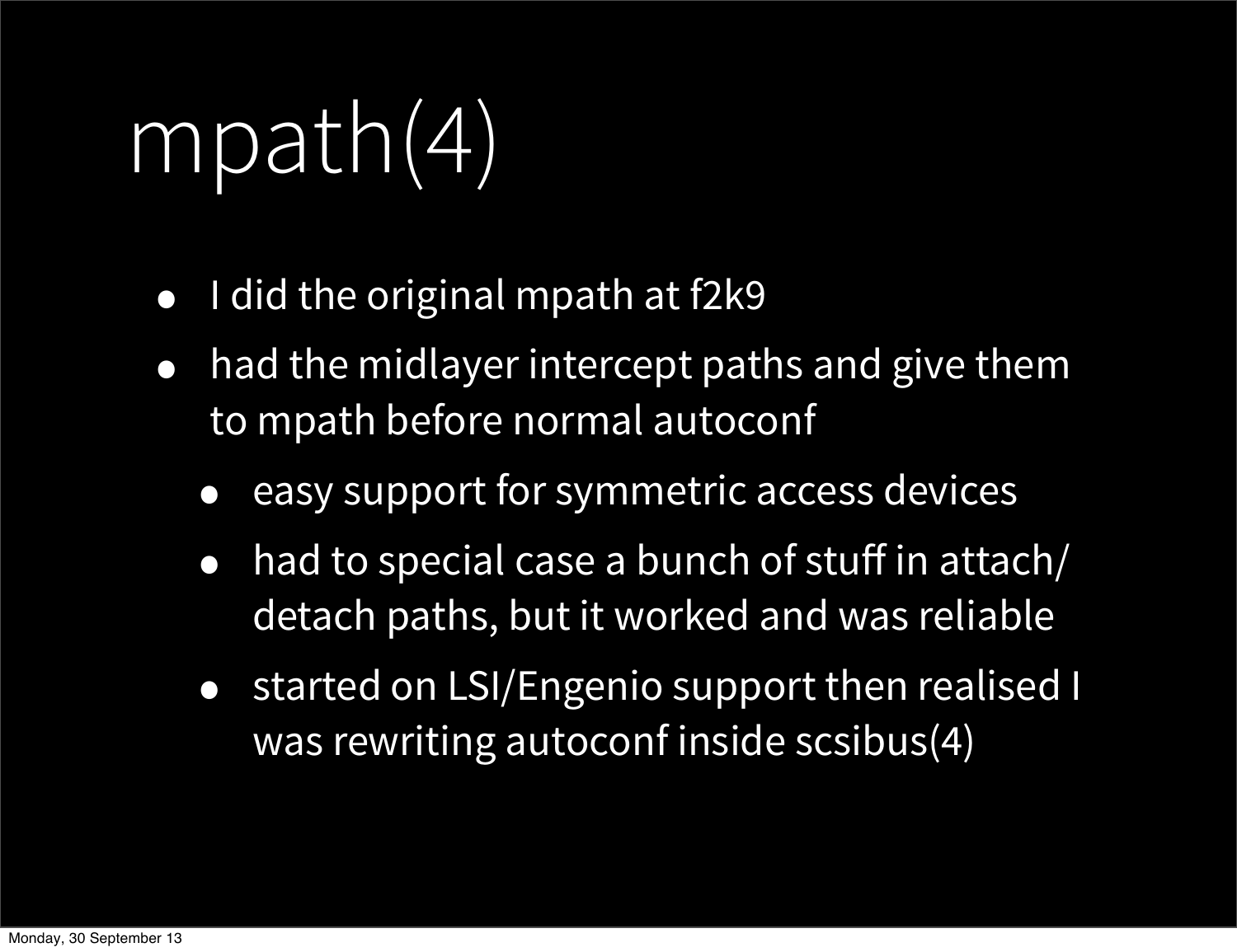#### mpath path drivers

- vendor/device specific knowledge is now implemented as a traditional device driver
	- eg sym $(4)$ , rdac $(4)$ , hds $(4)$ , emc $(4)$
- uses autoconf *foo*\_match() to claim a path
- path drivers implement the callbacks mpath needs to work with too
- *foo*\_attach() registers the device as a path with mpath\_attach\_path()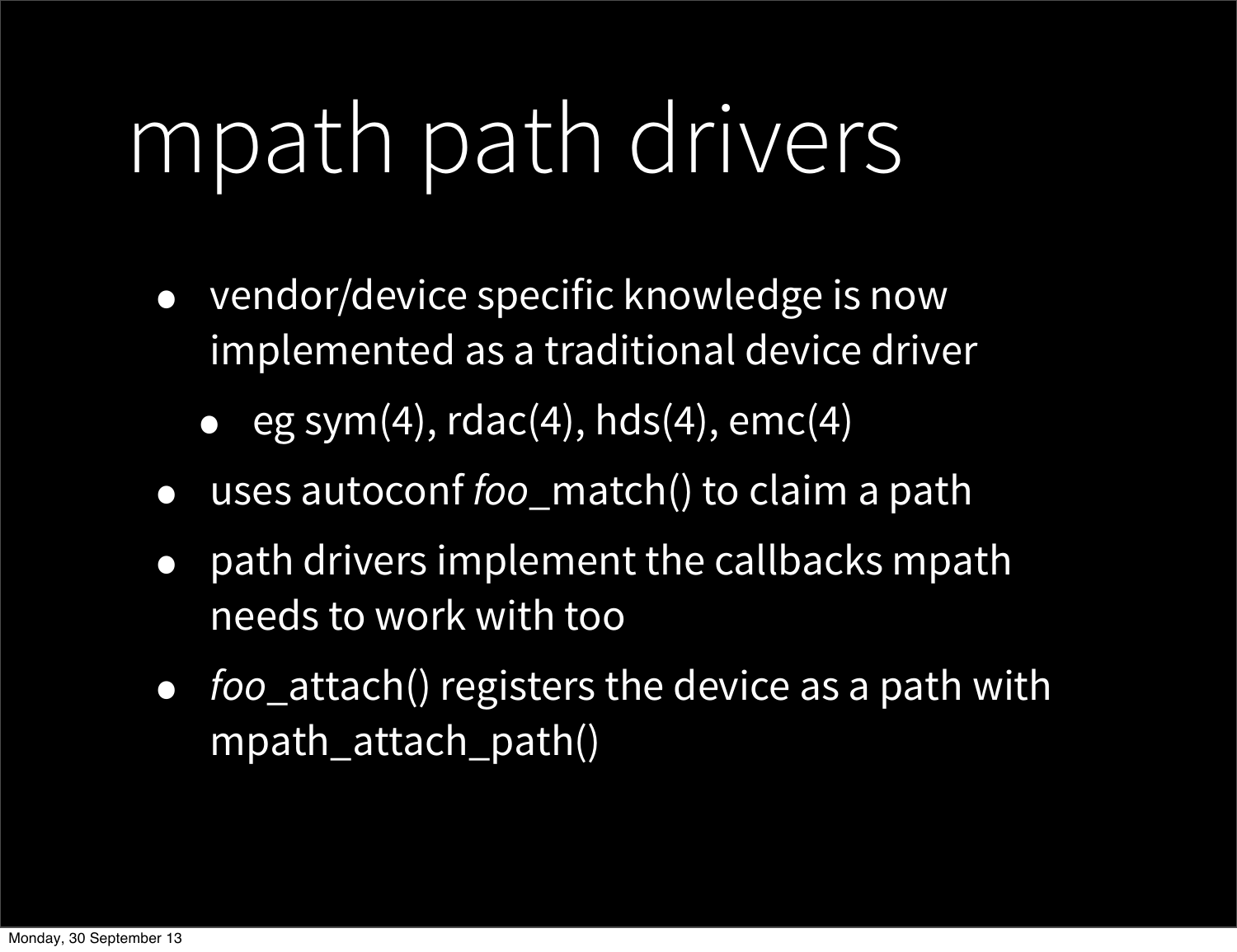### mpath stack

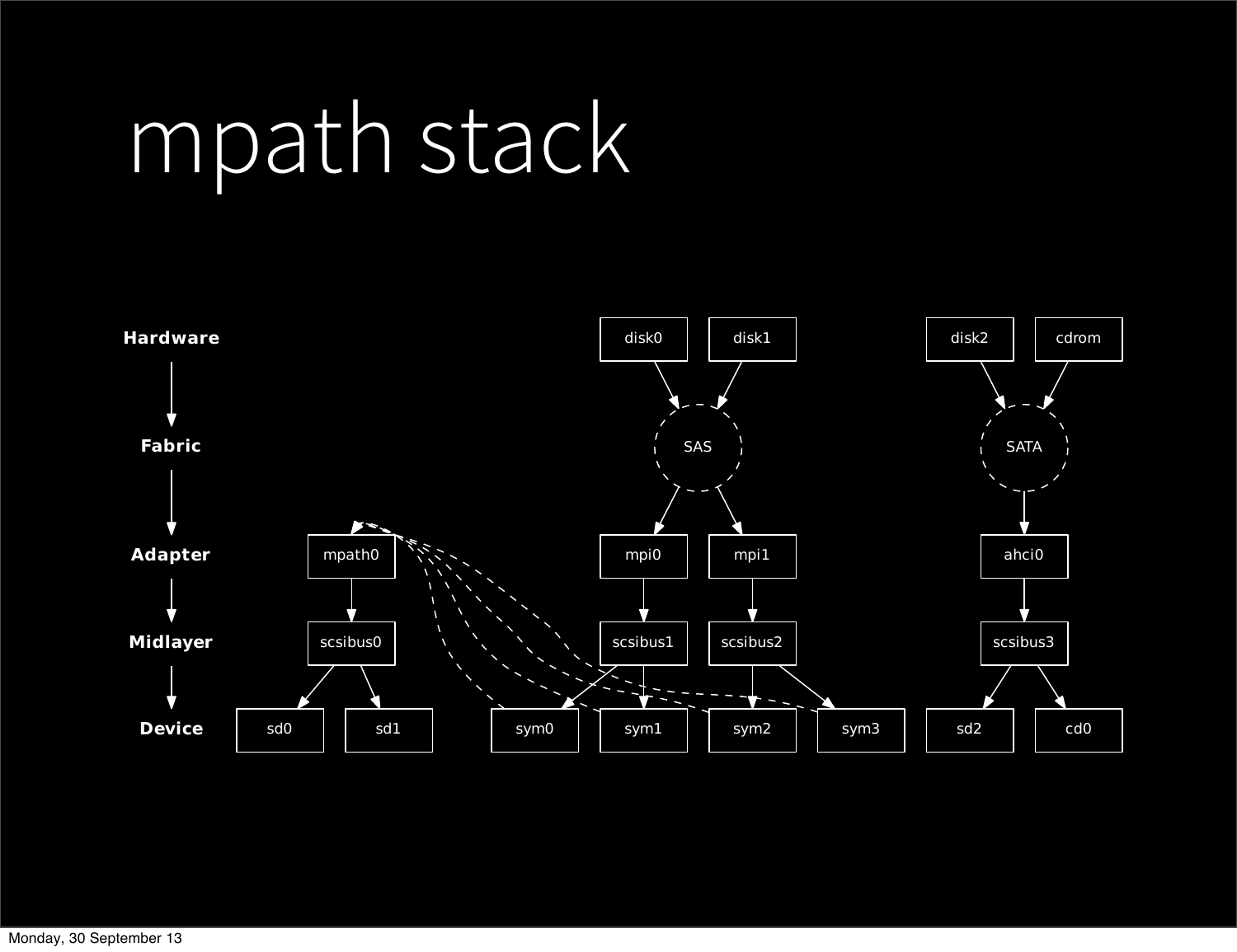### mpath vs the midlayer

- at f2k9 I discovered that the synchronous behaviour of the API the SCSI midlayer provided was really annoying, almost soul destroying
- mpath(4) acts as a proxy
	- requests to it are done by issuing new requests over paths with lots of copied values
	- to get async or concurrent commands I would have had to reuse or fake a struct buf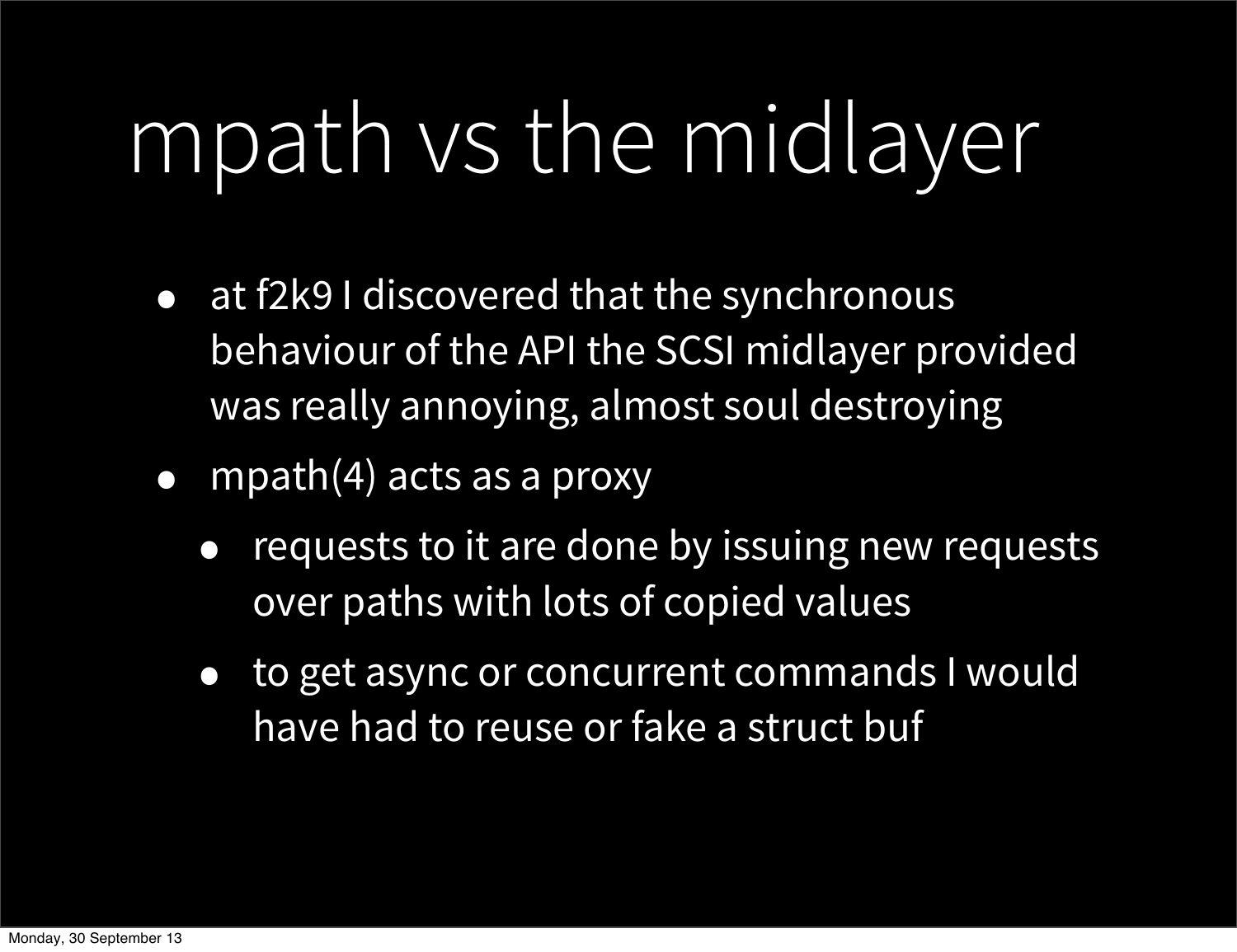### Old SCSI API

- the midlayer tried to be helpful by calling biodone() on behalf of sd(4), cd(4), etc
	- so couldn't reuse the buf cos it would get completed twice
- async completions only got block I/O state
	- so couldn't copy SCSI state from path xfer into the mpath xfer to provide total transparency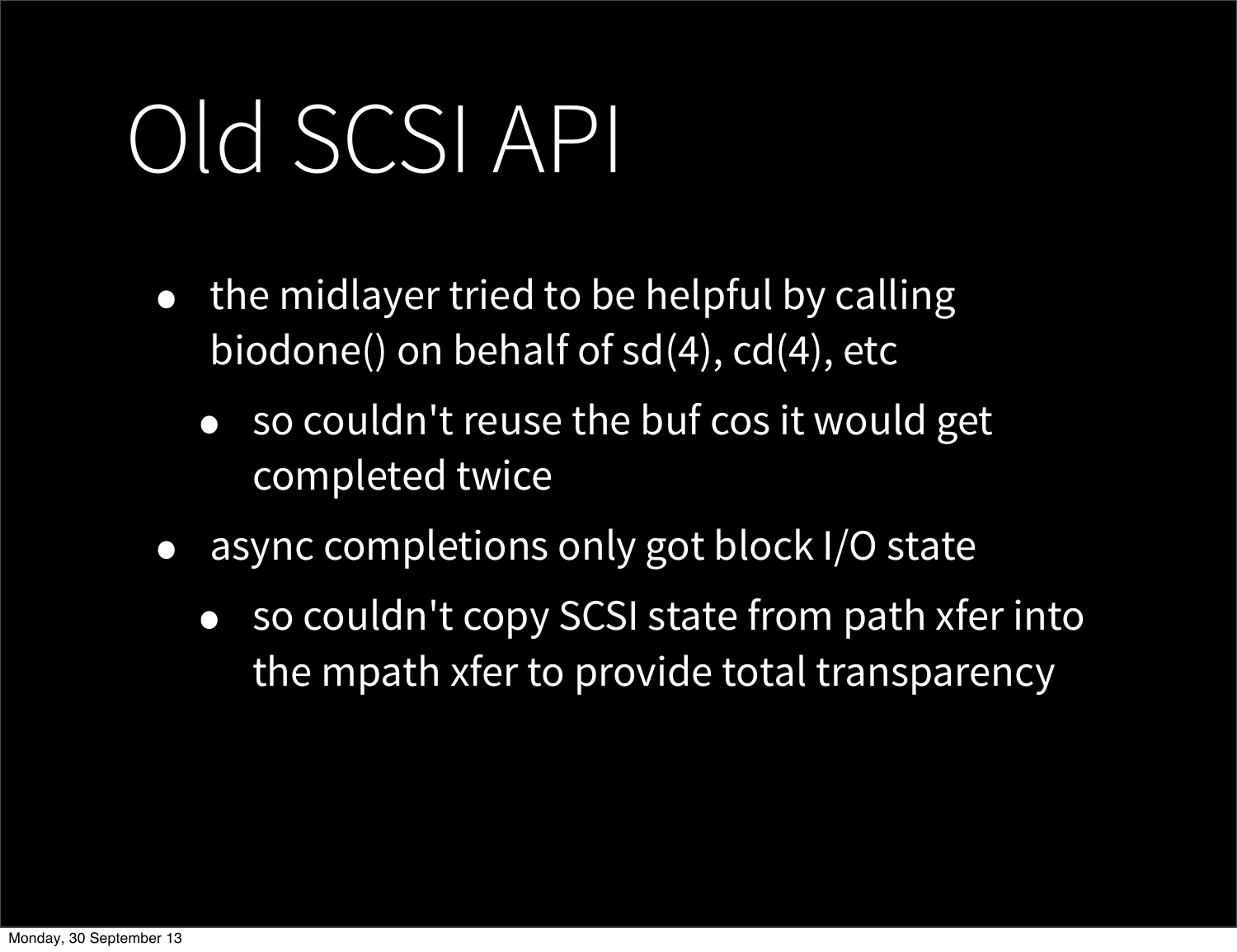### Old SCSI API

- async path completion would have caused mpath I/O to restart from interrupt context, and we have to try and do it because of the contract between layers
	- we would end up doing synchronous and polled SCSI xfers for multipath targets
- so I rewrote the guts of the midlayer
	- krw@ has talked this a couple of years ago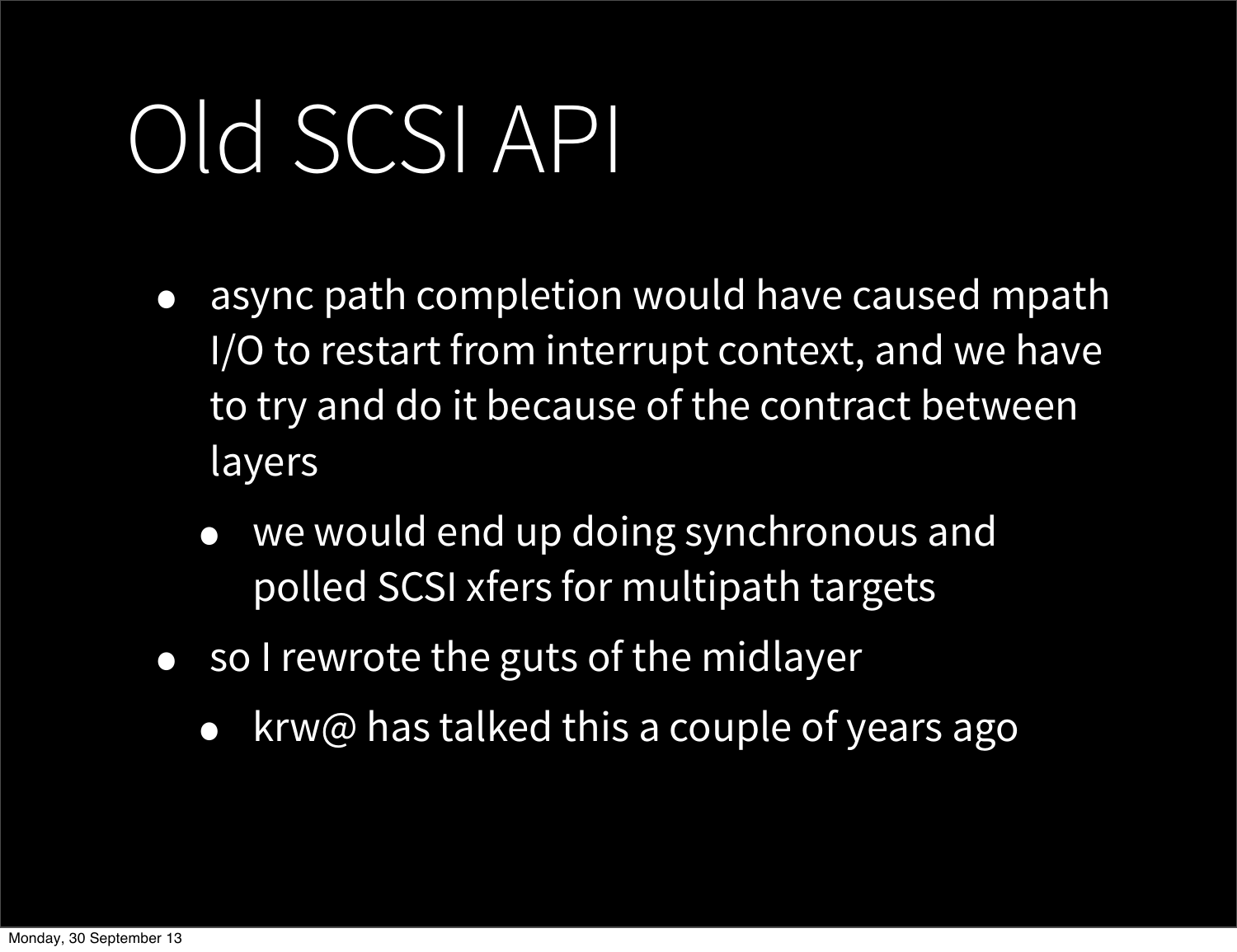#### New SCSI API

- totally event driven (except for autoconf)
	- even resource allocation is via callbacks
	- command submission from any context
	- completion via callbacks with complete scsi\_xfer state intact until explicitly freed
- no midlayer knowledge of block I/O anymore
	- all contained in  $sd(4)$ ,  $cd(4)$ ,  $st(4)$  now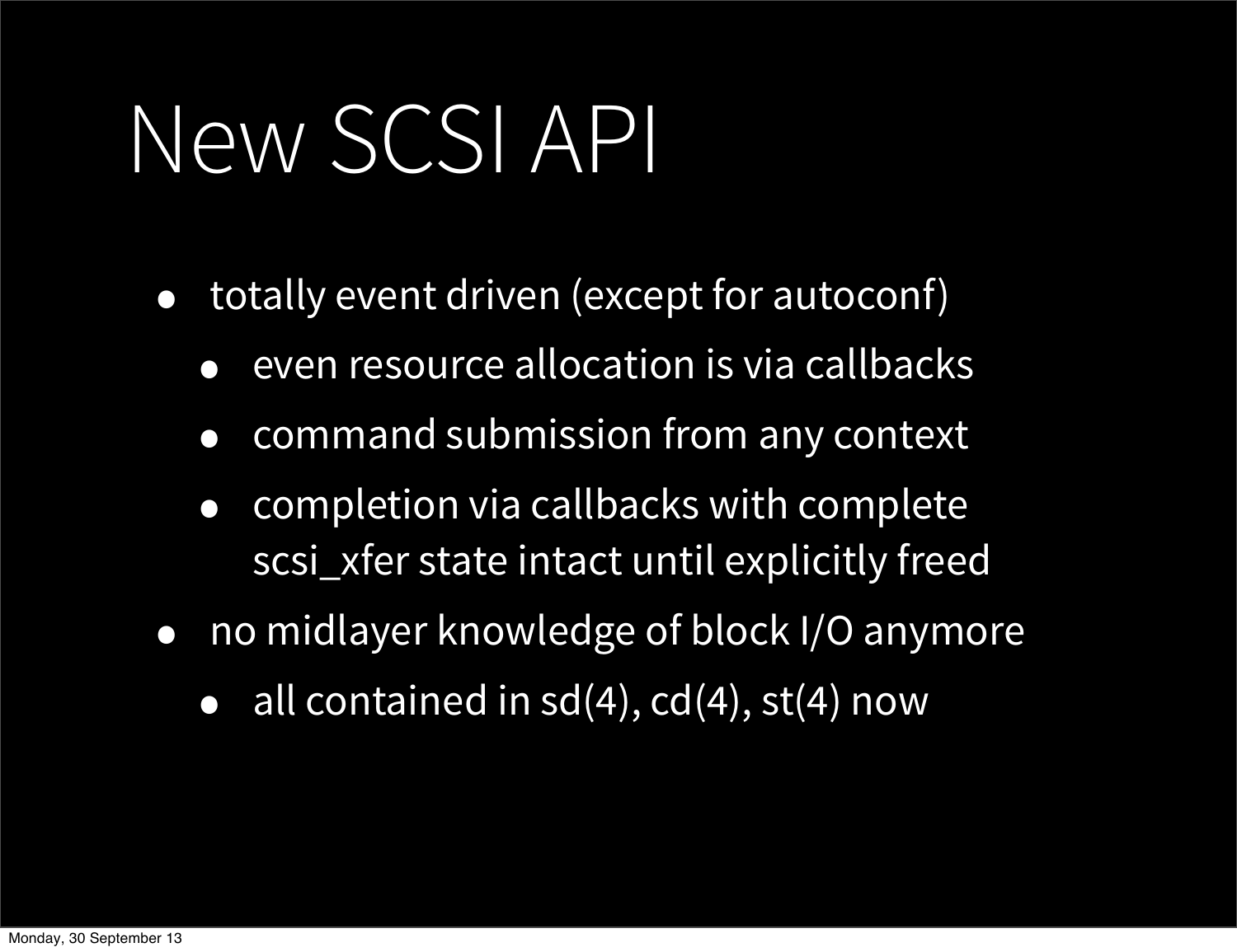#### New SCSI API

- improved command scheduling
	- round-robin access to contended resources
- simplified midlayer and adapter interactions
- introduced a lot of fine grained locking
- provided compat via wrappers, but that's all gone
	- new sync API on top of the callback ones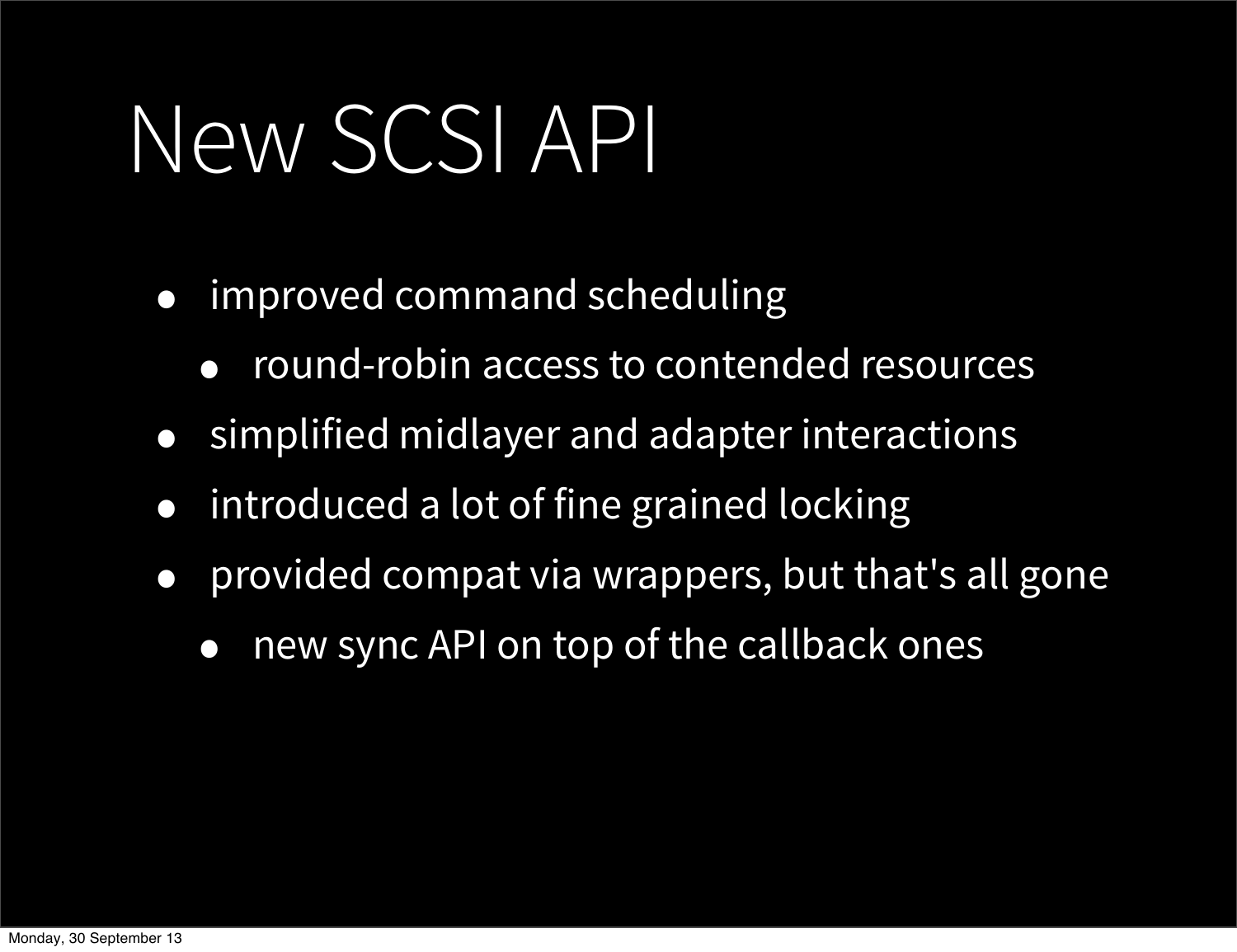### mpath(4) and new SCSI

- mpath(4) I/O path got rewritten against a midlayer that was rewritten largely cos mpath(4) needed it
- now supports asynchronous and concurrent command submission and can intercept sense data for failure detection
- has had solid support for symmetric and asymmetric devices in sym(4) for a year or three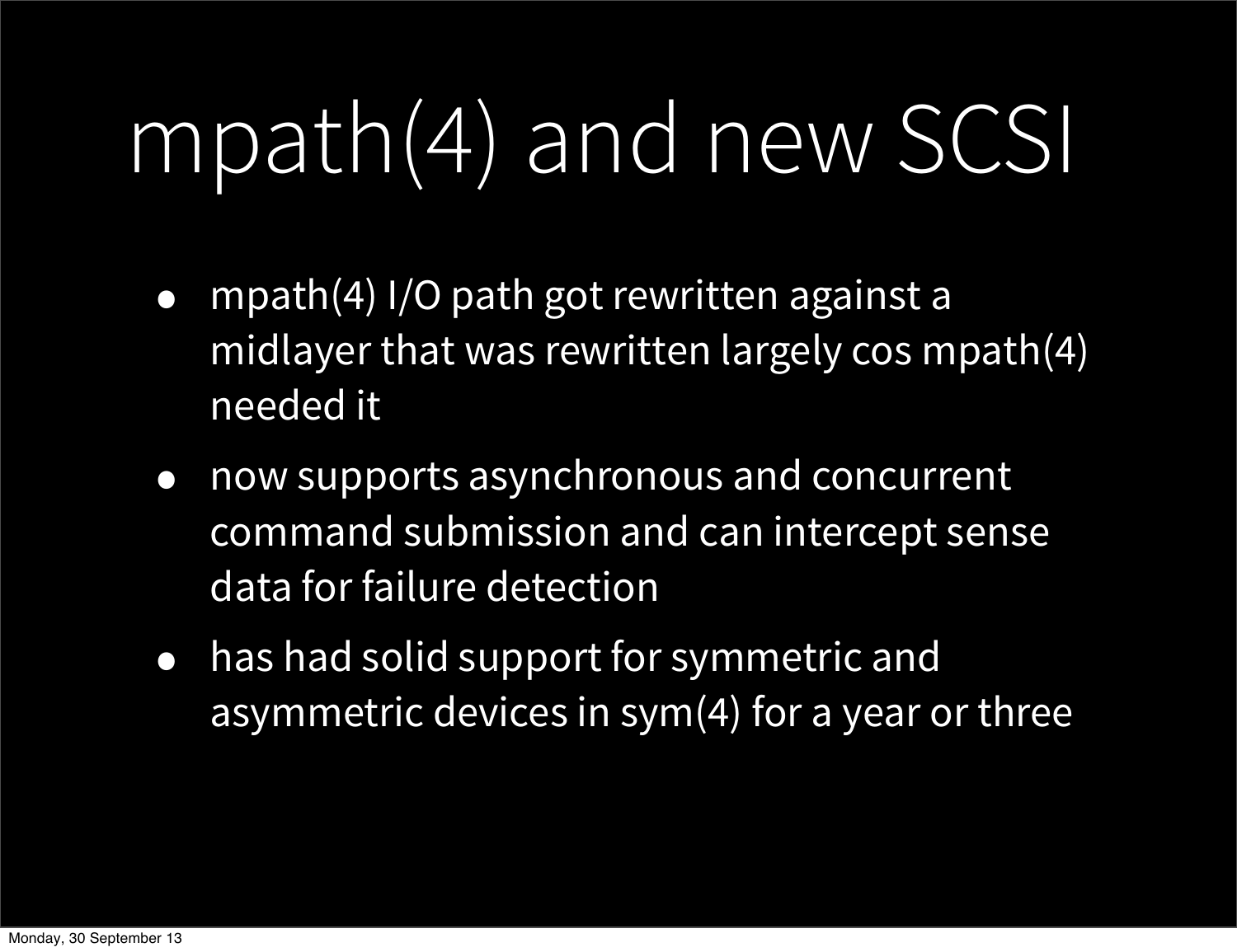# "finishing" mpath(4)

- this talk got accepted so I had to finish mpath(4)
- it lacked support for controller failover
	- it only attached paths on active controllers
	- if LUN ownership in an array changed mpath(4) wouldn't notice and I/O would fail or stop
- only supported paths on a device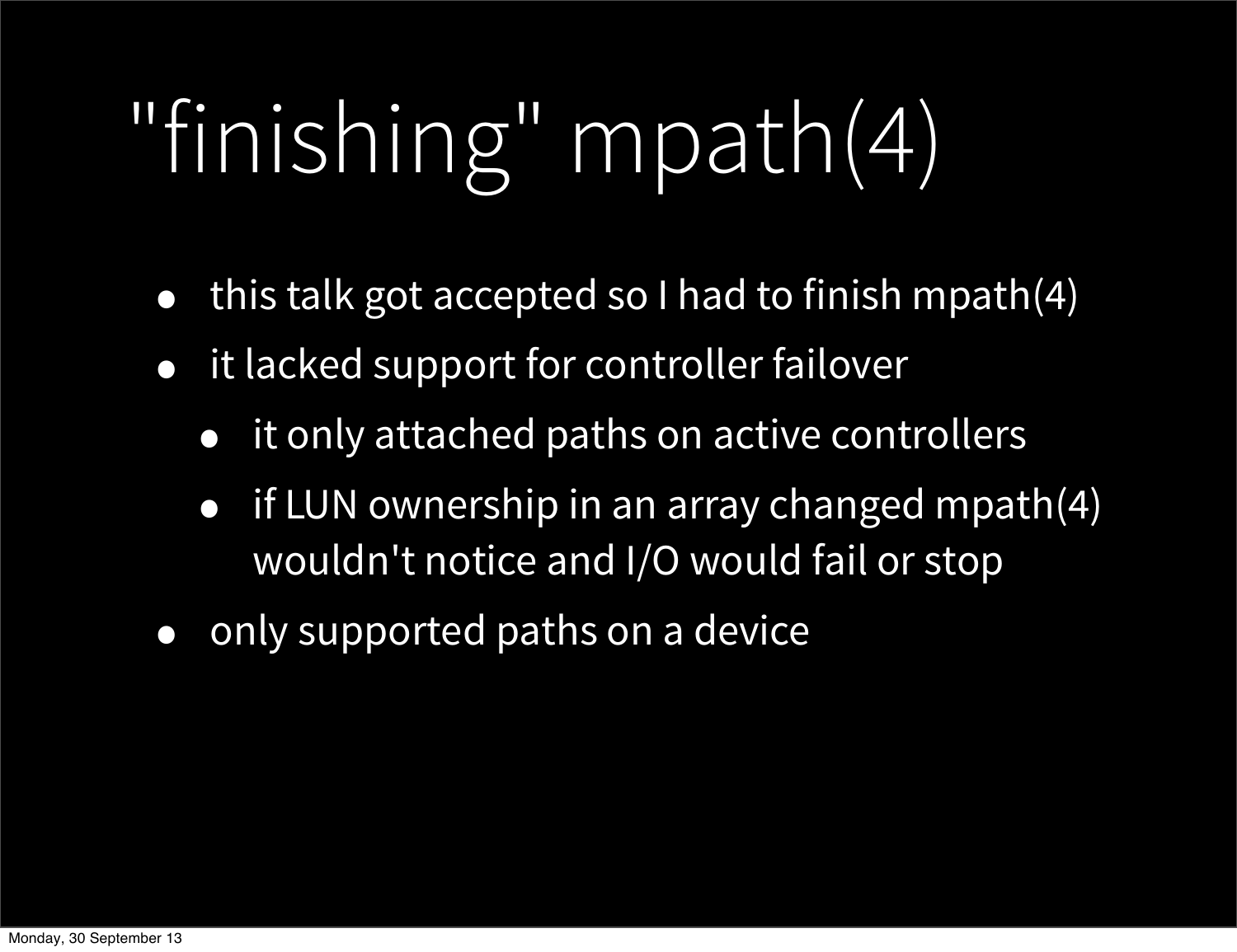# "finishing" mpath(4)

- implemented groups between paths and devices
	- groups identified by path driver at attach time usually by querying which controller they're on
	- groups are either active or inactive
	- all paths in the active group get I/O
		- round-robin in the active group
- asym devices add each path to different groups so mpath(4) doesnt have to do MRU anymore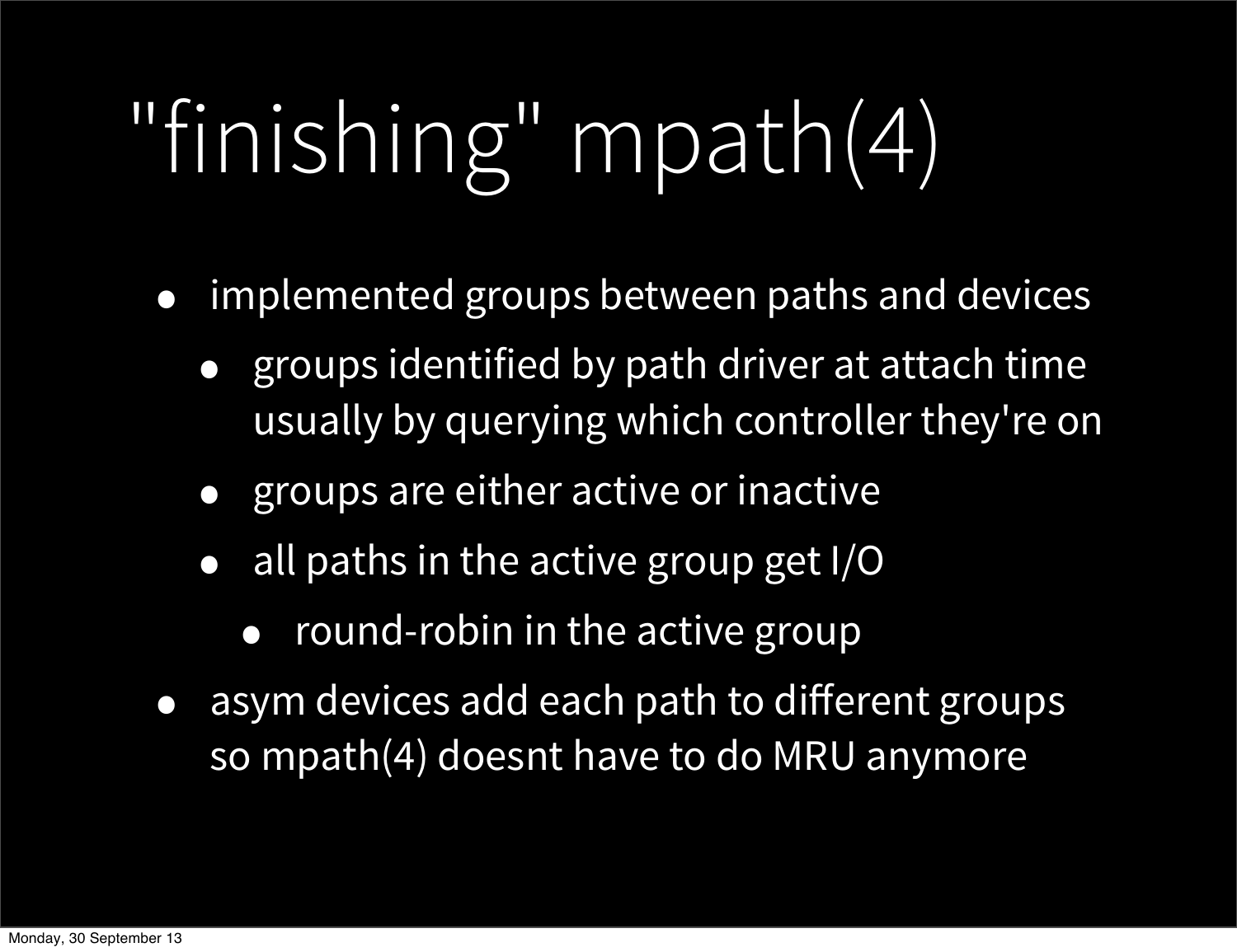# "finishing" mpath(4)

- implemented detection of LUN ownership change by fleshing out path drivers sense callback
	- intercepted on the way back from normal I/O
- groups are queried for their active state until one is found, then I/O resumes as normal
- querying is implemented as a state machine
	- originally as a task in a thread but OMG PAIN
	- event based with callbacks now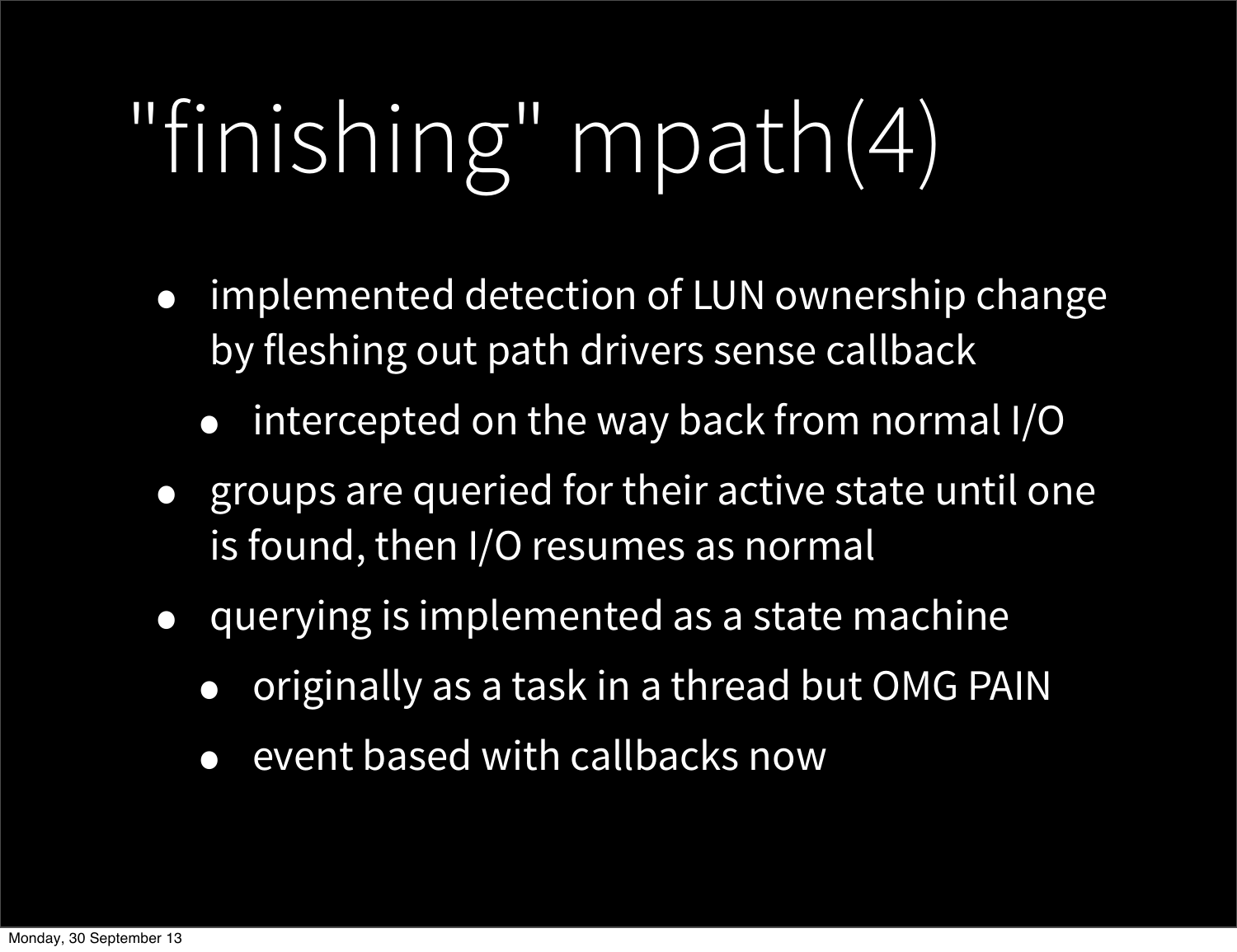### mpath(4) in practice

- multipathing exists to increase availability of SCSI devices and hide transient failures or topology changes from things using them
- ie, mpath $(4)$  is there to tell lies
	- eg, don't panic if you unplug the disk / is on
- increased bandwidth is nice, but meh
- to lie well it needs to trust what it sits on top of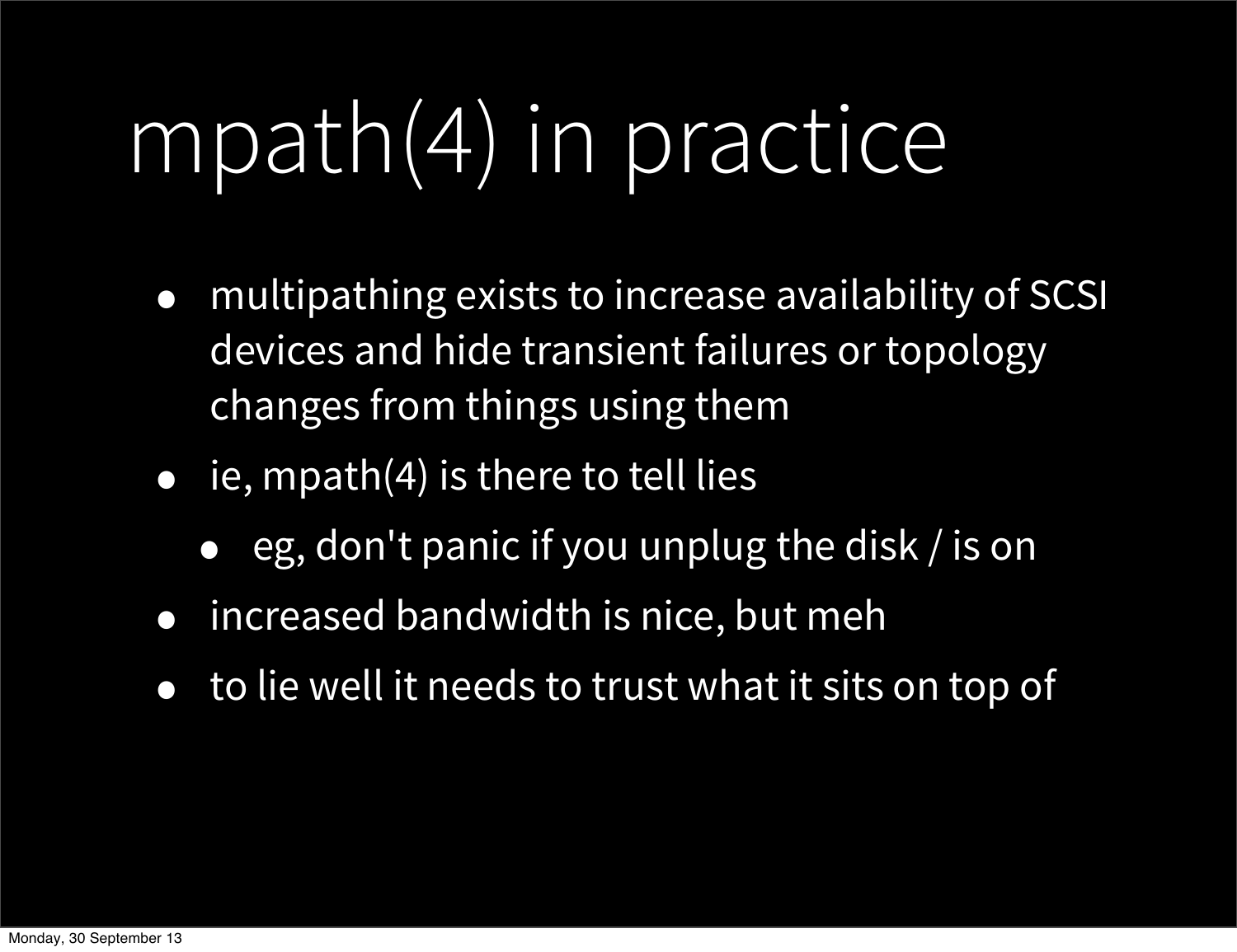### mpath(4) in practice

- you need adapter drivers that handle failures and timeouts, and do hotplug really well
	- that means mpi(4), mpii(4), and vscsi(4)
	- isp(4) resists us at the moment
- I've been extremely conservative about which devices path drivers claim
	- might make it conditional adapter driver too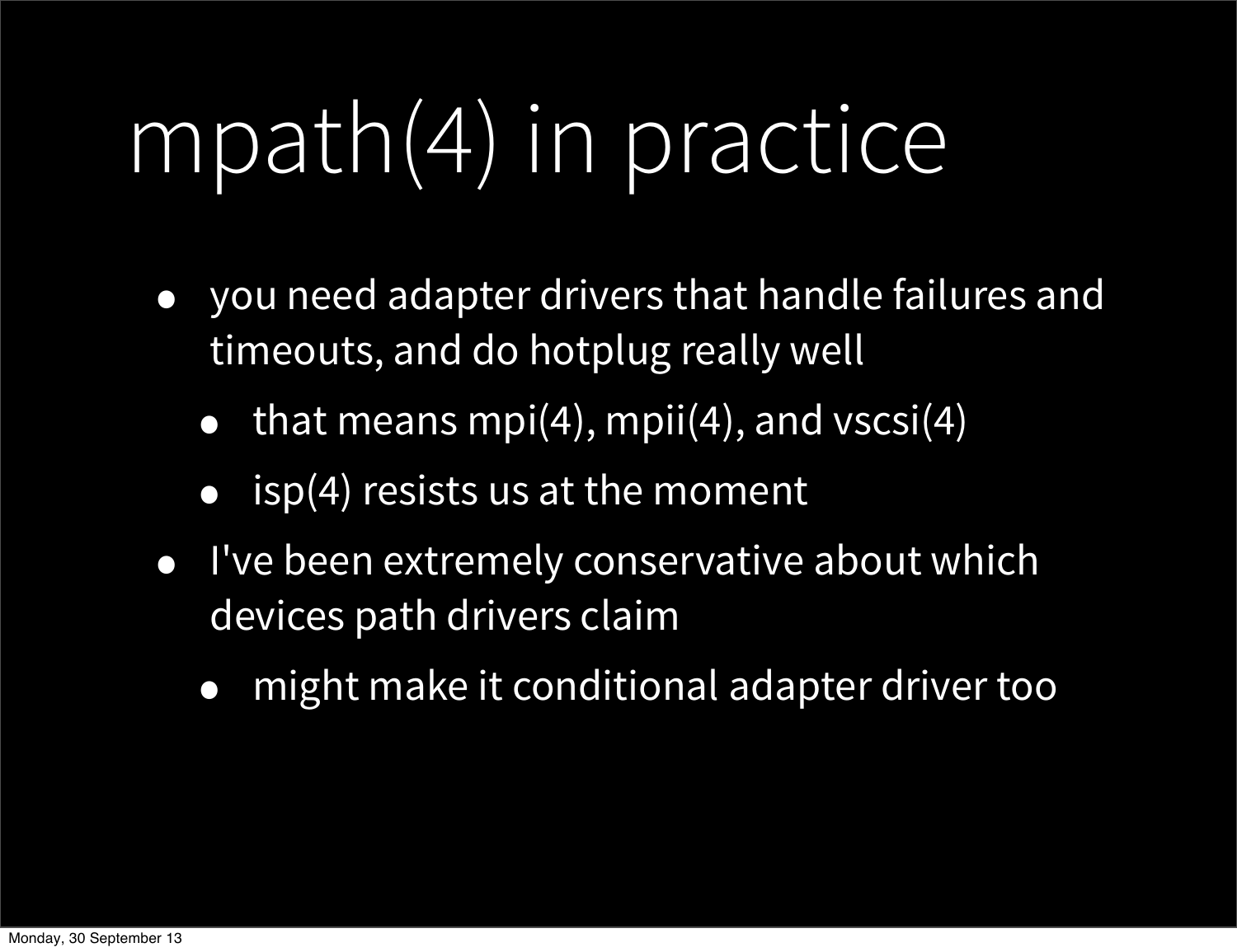### mpath(4) in practice

- you need very intimate detail about your devices
	- sym $(4)$  is free
	- dm-mpio is the best reference we have :(
	- rdac(4) is working great cos I have it plugged in
	- I will update hds(4) and emc(4)
	- path drivers are easy if you can get the hardware knowledge, so please help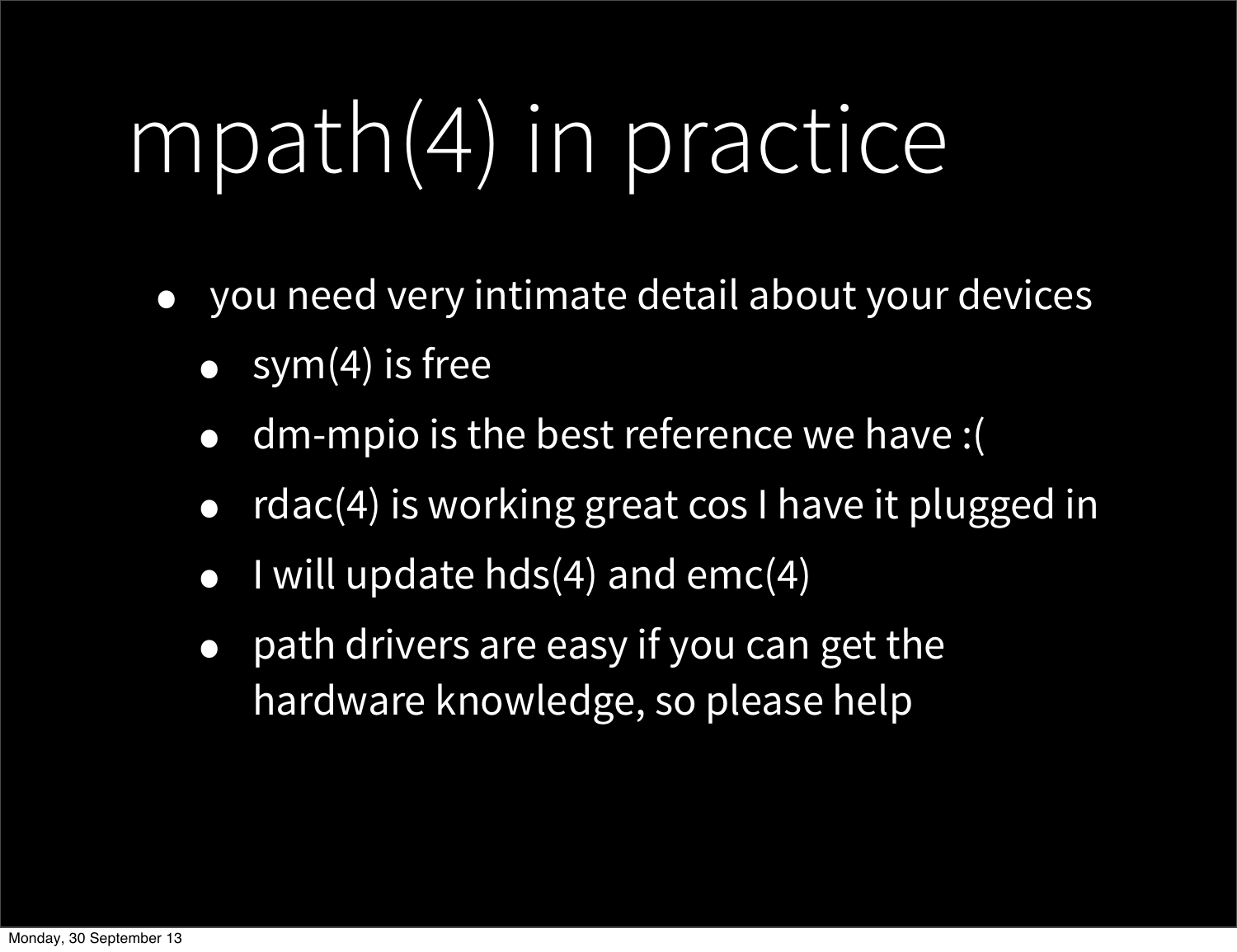### mpath(4) in reality

- mpath(4) is not enabled in GENERIC yet
- very solid on top of mpi(4), mpii(4), vscsi(4)+iscsid(8)
	- but iscsid(8) is not enabled or finished really
- sym(4) support likely to be the most popular
	- the hardware is cheap
	- but people will expect a lot from software RAID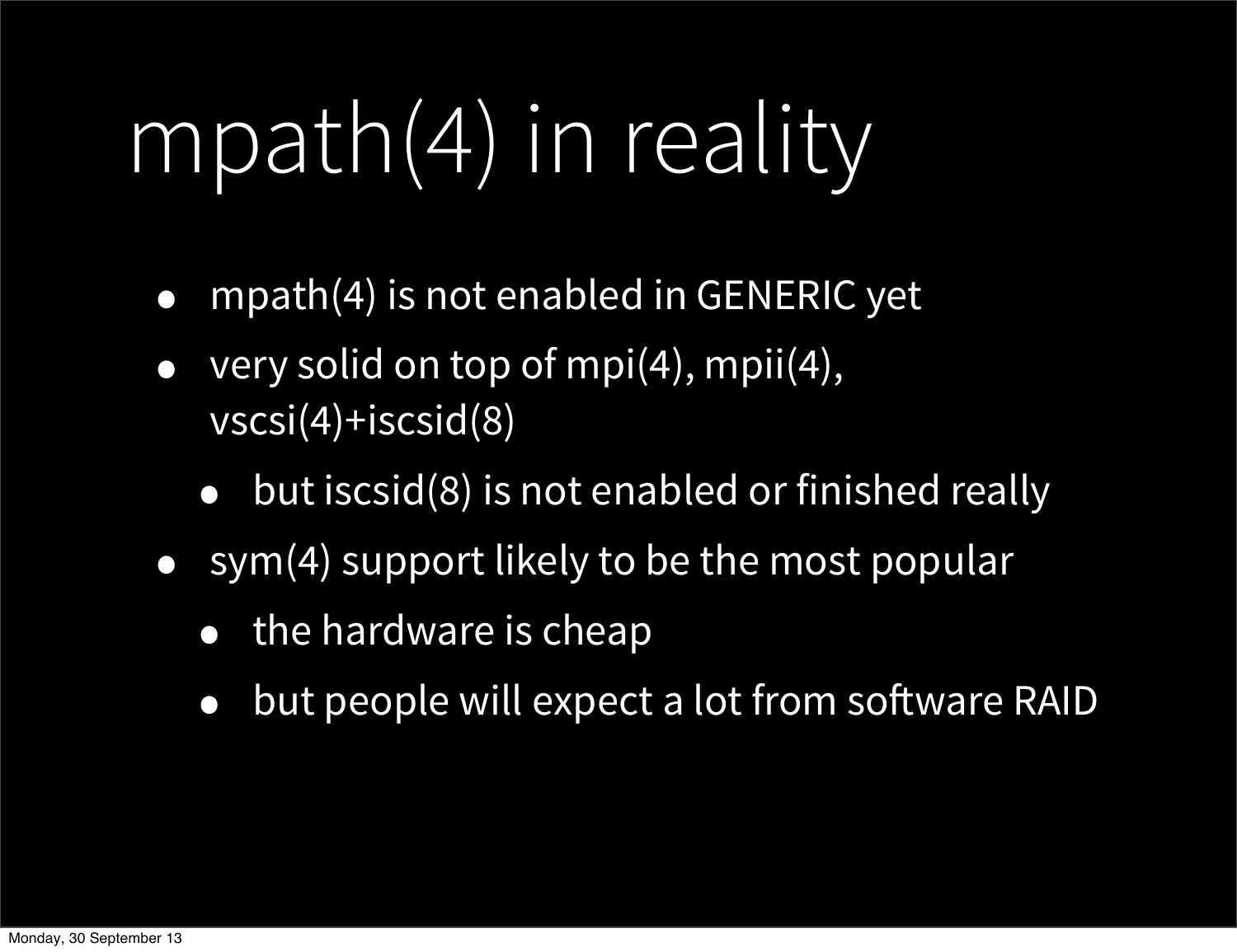### mpath(4) in the future

- enable mpath $(4)$  and sym $(4)$  at least
- logical-block I/O scheduling is necessary
	- difference between 10MB/s and 120MB/s writes
	- may improve path utilisation too
- add path drivers as hardware and time permits
- mpath ahci(4)?
- mpath on clustered RAID?